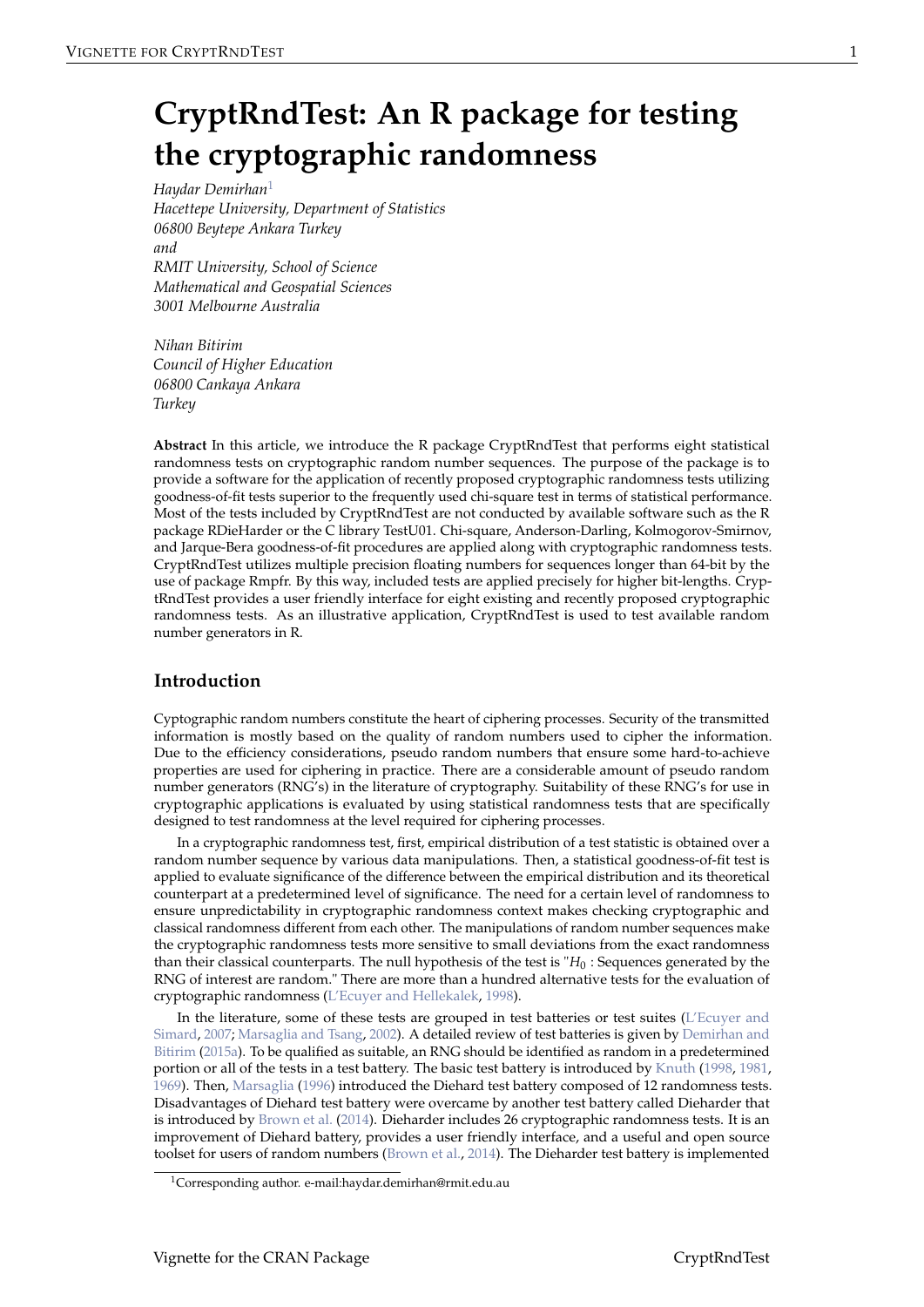<span id="page-1-0"></span>by the R package **[RDieHarder](http://CRAN.R-project.org/package=RDieHarder)** prepared by [Eddelbuettel and Brown](#page-15-8) [\(2014\)](#page-15-8). At the time of writing, Windows and OS X binaries are not available for this package. US National Institute of Standards and Technology developed the NIST battery composed of 16 tests [\(Sýs et al.,](#page-16-1) [2014;](#page-16-2) [Sýs and](#page-16-2) Říha, 2014; [Rukhin et al.,](#page-16-3) [2010;](#page-16-3) [Rukhin,](#page-16-4) [2001;](#page-16-4) [Soto,](#page-16-5) [1999\)](#page-16-5). The NIST battery is still used as a straightforward tool for formal certifications and accepted as a standard test battery. [Sadique et al.](#page-16-6) [\(2012\)](#page-16-6) review the tests included in NIST test battery. A suite of test batteries, TestU01, is introduced by [L'Ecuyer and Simard](#page-15-1) [\(2007,](#page-15-1) [2014\)](#page-15-9). TestU01 is a C library that combines most of the available randomness tests and RNGs in six test batteries [\(McCullough,](#page-16-7) [2006;](#page-16-7) [L'Ecuyer and Simard,](#page-15-1) [2007\)](#page-15-1). There are also smaller scale test batteries in terms of extensiveness. ENT is proposed by [Walker](#page-16-8) [\(2014\)](#page-16-8) that has 5 statistics and tests. The Helsinki test battery is based on Ising model and random walks on lattices and proposed by [Vattulainen et al.](#page-16-9) [\(1995\)](#page-16-9). The Crypt-X test battery, which includes 6 tests, is developed by Information Security Research Center at Queensland University of Technology [\(Sýs and](#page-16-2) Říha, [2014;](#page-16-2) [Soto,](#page-16-5) [1999\)](#page-16-5). SPRNG test battery includes some tests from the battery of Knuth [\(Mascagni and Srinivasan,](#page-16-10) [2000\)](#page-16-10). [Ruetti](#page-16-11) [\(2004\)](#page-16-11) combined Knuth, Helsinki, Diehard, and SPRNG batteries and proposed a test battery consisting of 37 statistical and physical tests.

In addition to the tests included by test batteries, there are recently proposed cryptographic randomness tests that are not performed by test batteries. [Maurer](#page-16-12) [\(1992\)](#page-16-12) proposed a statistical test for random bit generators. [Hernandez et al.](#page-15-10) [\(2004\)](#page-15-10) proposed a new test called Strict Avalanche Criterion (SAC). [Ryabko et al.](#page-16-13) [\(2004\)](#page-16-13) proposed an adaptation of well-known chi-square test. This test is more efficient than the usual chi-square test in small samples. "Book Stack" and "Order" tests were proposed by [Ryabko and Monarev](#page-16-14) [\(2005\)](#page-16-14) for testing binary random bit sequences. [Doganaksoy et al.](#page-15-11) [\(2006\)](#page-15-11) proposed three randomness tests based on random walk process. Advantage of these tests is that it is possible to calculate exact probabilities corresponding to the test statistics. "Topological Binary Test" was introduced by [Alcover et al.](#page-15-12) [\(2013\)](#page-15-12) to test randomness in bit sequences. It counts different bit patterns of pre-determined length in a sequence of random bits.

Availability of a software for the implementation of a test battery or even that of an individual cryptographic randomness test is a critical issue on the usefulness of related test or battery. The library TestU01 is developed on ANSI C; hence, it is compiled by GNU tools instead of today's C compilers. Although TestU01 performs a wide variety of tests and their combinations, it lacks flexibility of implementation. Because the battery Dieharder is implemented by an R package, namely **[RDieHarder](http://CRAN.R-project.org/package=RDieHarder)**, it is more applicable and user-friendly than TestU01. However, unavailability of Windows and OS X binaries can be seen as a disadvantage that decreases its accessibility. A package for the implementation of the NIST battery is prepared on SUN workstation using ANSI C [\(Rukhin et al.,](#page-16-3) [2010\)](#page-16-3). [Rukhin](#page-16-3) [et al.](#page-16-3) [\(2010\)](#page-16-3) provides a user guide for setting up the package and running the included tests. Ease of implementation of NIST battery is similar with TestU01. For the implementation of individual randomness tests, there are also numerous R packages such as **[randtests](http://CRAN.R-project.org/package=randtests)** or **[DescTools](http://CRAN.R-project.org/package=DescTools)**. Although some of the tests included by these packages are also used to evaluate cryptographic randomness, they cover neither recently proposed tests nor those developed specifically to test cryptographic randomness.

The usual chi-square test is applied with nearly all of the cryptographic randomness tests in the literature. The mentioned implementations including those covered by R automatically apply chi-square test. However, there are numerous alternatives to chi-square goodness-of-fit test such as Kolmogorov-Smirnov, Anderson-Darling, or Jarque-Bera. It is apparent that because statistical qualities of these tests are better than the chi-square test, there will be a gain in performance of cryptographic randomness tests applied with better goodness-of-fit tests. Thus, we need a software that is capable of conducting actual cryptographic randomness tests such as topological binary, book stack, etc. with goodness-of-fit tests better than usual chi-square in statistical performance. When the range and variety of cryptographic randomness tests implemented by software and practicability of available software are considered, the new software should effectively implement new tests with various goodness-of-fit tests and has a user-friendly interface. The package **[CryptRndTest](http://CRAN.R-project.org/package=CryptRndTest)** contributes to satisfy this need.

The aim of this article is to describe and illustrate use of the R package **[CryptRndTest](http://CRAN.R-project.org/package=CryptRndTest)** (currently in version 1.2.2) that performs some of recently proposed and basic cryptographic randomness tests. The article is mainly based on the paper of [Demirhan and Bitirim](#page-15-13) [\(2015b\)](#page-15-13). The package includes the functions adaptive.chi.square, birthday.spacings, book.stack, GCD.test, topological.binary, and random.walk.tests to perform adaptive chi-square, birthday spacing's, book stack, greatest common divisor, topological binary tests, and three tests based on the random walk process, respectively. To the best of our knowledge, the adaptive chi-square, topological binary, and the tests based on the random walk process are first implemented by a software in **[CryptRndTest](http://CRAN.R-project.org/package=CryptRndTest)**. In addition to the chi-square procedure, these functions apply Anderson-Darling, Kolmogorov-Smirnov, and Jarque-Bera procedures when suitable. Because statistical performances of goodness-of-fit tests differ under various conditions, application of different goodness-of-fit procedures is a beneficial feature. This is another important utility of **[CryptRndTest](http://CRAN.R-project.org/package=CryptRndTest)**. In addition, it has the following auxiliary functions: GCD, GCD.q, GCD.big, Strlng2, toBaseTwo, toBaseTen, and TBT.criticalValue to compute greatest common divisor under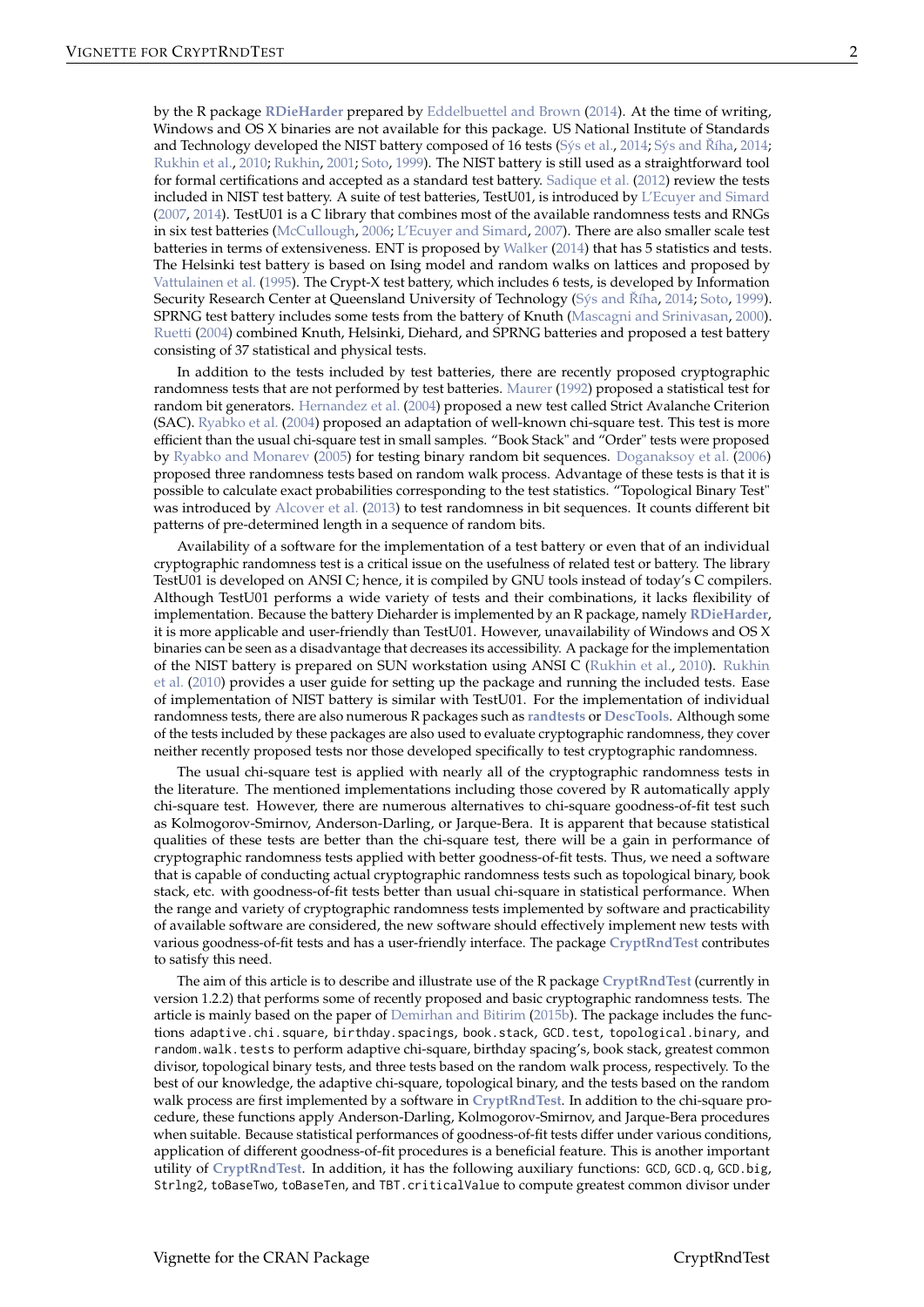<span id="page-2-0"></span>different conditions of inputs, approximately calculate the Stirling number of the second kind when the inputs are large, make base conversions precisely with large inputs, and calculate critical values for topological binary test.

The paper is organized as follows: in the next section methodology of the tests included in **[Cryp](http://CRAN.R-project.org/package=CryptRndTest)[tRndTest](http://CRAN.R-project.org/package=CryptRndTest)** is briefly given. Details of algorithms used to manipulate integer and bit sequences are mentioned, and applications of goodness-of-fit procedures performed by **[CryptRndTest](http://CRAN.R-project.org/package=CryptRndTest)** are clarified. Parameter settings and limitations for each test are mentioned. Finally, as an illustrative application of **[CryptRndTest](http://CRAN.R-project.org/package=CryptRndTest)**, random number generators available in R are tested by using the proposed package under different sequence and bit-length conditions. By this application, implementation performance of the package is analyzed, recently proposed tests are evaluated, and usage of functions of **[CryptRndTest](http://CRAN.R-project.org/package=CryptRndTest)** is illustrated.

## **Performed tests**

### **Adaptive chi-square**

Adaptive chi-square test is introduced by [Ryabko et al.](#page-16-13) [\(2004\)](#page-16-13). It is empirically demonstrated by [Ryabko et al.](#page-16-13) [\(2004\)](#page-16-13) that the adaptive chi-square test is more efficient than the classical chi-square test in the identification of non-random patterns in samples smaller than those required by the chi-square test. For example, when we work with 64-bit numbers the length of the alphabet is  $2^{64}$ ; hence, we need to have a sequence of length greater than 5  $\cdot$  2<sup>64</sup> to apply the classical chi-square test safely. The logic behind the test is to divide the alphabet into subsets and perform chi-square test over subsets instead of individual elements of the sample. By this way, subsets are considered as a new alphabet and a new null hypothesis and its alternative are formed over the subsets. Because the number of categories required to test new hypotheses is equal to the number of subsets, the chi-square test is applied with much smaller samples. To conclude randomness, it is expected to observe a uniformity in the distribution of input numbers into the subsets. Deviations from this uniformity is detected by the adaptive chi-square test.

The function adaptive.chi.square() is called to apply the test. It implements the following pseudo-code algorithm:

#### **Algorithm 1.**

- 1. Input data as a matrix of bits or a vector of integers, the number of subsets (*S*) that the alphabet will be divided into, and proportion of training data set;
- 2. If data is represented by bits, transform data to base-10;
- 3. Divide whole data set into training and testing subsets with regarding input weights;
- 4. Identify the numbers that are seen in the sequence of interest at least once;
- 5. Find the frequency of occurrences for each element of alphabet in training and testing subsets;
- 6. For  $i = 1, \ldots, S$ , find the frequency of elements that are seen *i*-times in the training and testing subsets;
- 7. Apply the two-sample chi-square test with the expected and observed counts obtained at the previous step over the training and testing subsets, respectively;
- 8. Return value of the test statistic, corresponding p-value, and the decision on the null hypothesis.

While working with integers, the alphabet corresponds to the range of considered numbers. For instance, if 32-bit numbers are being tested, the alphabet in Algorithm 1 includes the numbers between 0 and  $2^{32} - 1$ . At step 4, we do not form whole alphabet, instead we count the numbers (words) that are seen at least once; and hence, the rest of the numbers have zero count. At step 7, the degrees of freedom of the test is  $S - 1$ .

Parameters of the adaptive chi-square test are: weight of training and testing samples (*r*), the length of the considered number sequence (*n*), and the number of subsets (*S*) that the alphabet is divided into. [Ryabko et al.](#page-16-13) [\(2004\)](#page-16-13) do not give strict rules for the determination of values of these parameters. They suggest to run some experiments to find the values of parameters that provide the highest statistical performance such as power and specificity. Because such a study would not be cost-effective for an individual application of the test, at least, the user may evaluate sensitivity of test results to the values of *S* and *r*. In the function adaptive.chi.square(), we set *r* = 0.5 by default. The value of *S* is set by user. That of *n* is determined by the length of input data. Because input data is a random sample from the RNG of interest, the value of *n* should be increased with increasing bit-length to successfully represent the range of numbers that will be generated by the RNG. When bit-length is greater than 64, we utilize the package **[Rmpfr](http://CRAN.R-project.org/package=Rmpfr)** to work with higher precision.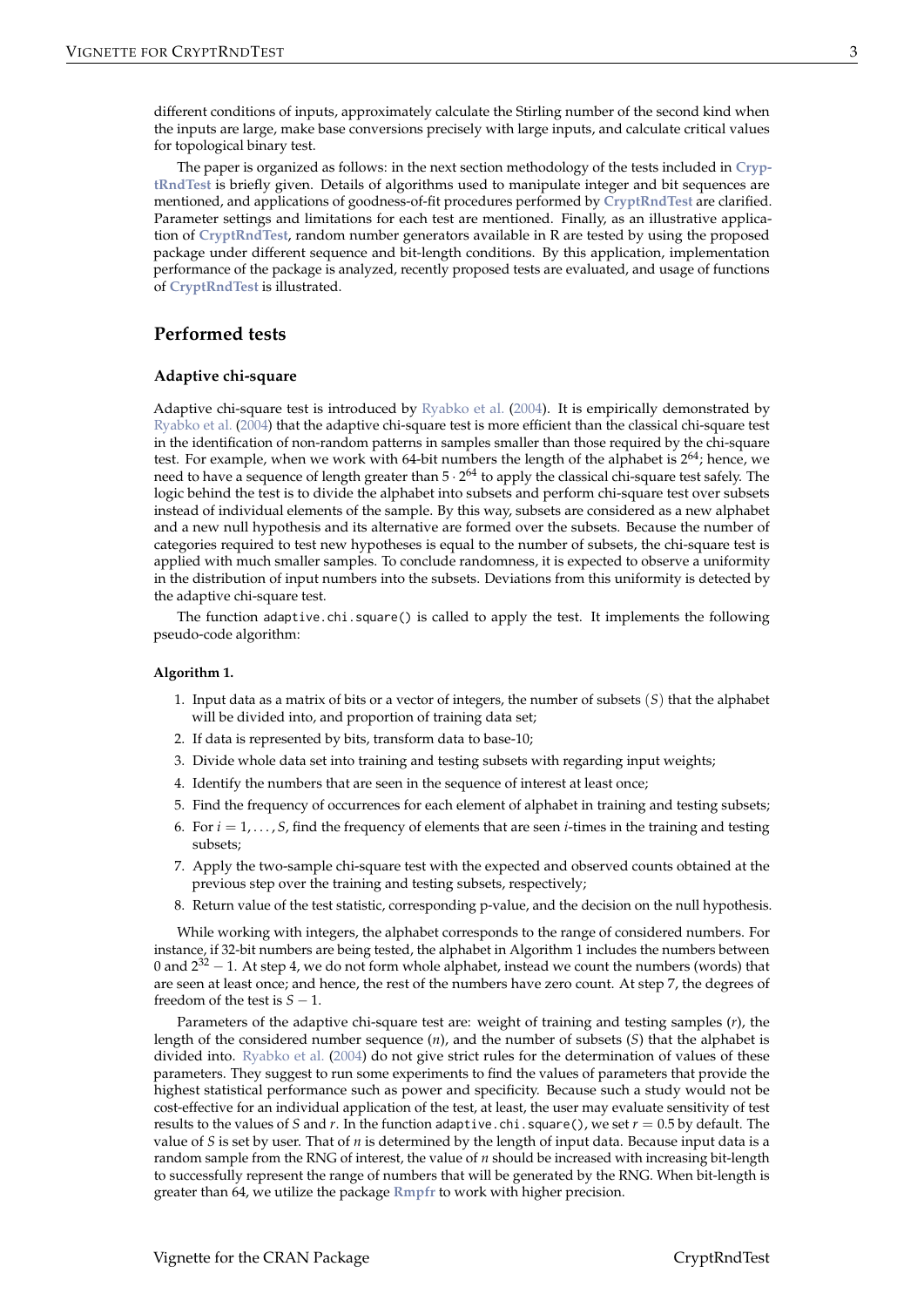<span id="page-3-0"></span>Algorithm complexity of the function adaptive . chi . square () is  $O(n^2)$  in the worst case. Required memory is directly related with the length of input sequence. Due to the algorithm complexity of the function used to identify unique numbers at step 4, implementation time of the function adaptive.chi.square increases quadratically along with the length of input sequence.

#### **Birthday Spacings**

The Birthday Spacings test is given by [Marsaglia and Tsang](#page-16-0) [\(2002\)](#page-16-0). It focuses on the number of duplicated values of spacings between ordered birthdays among a year of pre-determined length. The observed duplication patterns in input numbers are compared with the patterns that should be observed under randomness. Thus, birthday spacings test detects deviations from randomness by focusing on repetition frequency of numbers to ensure uniformity. [Marsaglia and Tsang](#page-16-0) [\(2002\)](#page-16-0) propose that the number of duplicated values is approximately distributed according to the Poisson distribution. They also derive an expression for the mean rate of the Poisson distribution.

The function birthday.spacings() is employed to run the test. It implements the following pseudo-code algorithm:

#### **Algorithm 2.**

- 1. Input data as a vector of integers of size *n*, the number of birthdays (*m*), the length of year (*N*), the mean rate of the theoretical Poisson distribution (*λ*), and the number of classes (*k*) that is constructed for goodness-of-fit tests;
- 2. Reshape the first  $m \cdot |n/m|$  elements of input vector as a matrix of  $|n/m|$  rows and *m* columns;
- 3. Sort each row of the matrix of step 2 according to the values in columns;
- 4. For each row, find the distance between columns of the sorted matrix by extracting the values in the columns at the previous step;
- 5. Count duplicated values among the distances obtained at step 4;
- 6. Calculate class probabilities over the Poisson distribution with mean rate  $\lambda$  for  $x = 0, \ldots, k$ , and assign the rest of probability mass to the  $(k + 1)$ -th class;
- 7. Calculate expected frequencies corresponding to the probabilities obtained at the previous step;
- 8. Replicate the expected counts to form the corresponding sample;
- 9. Apply the Anderson-Darling test to compare goodness-of-fit of the samples obtained at steps 5 and 8;
- 10. Apply the Kolmogorov-Smirnov test to compare goodness-of-fit of the samples obtained at steps 5 and 8;
- 11. Construct frequency table of the counts obtained at step 5;
- 12. Apply chi-square test over the frequency tables obtained at steps 7 and 11;
- 13. Return the values of test statistics, corresponding p-values, and decisions on the null hypothesis.

At step 2 of Algorithm 2, each row of the reshaped matrix includes birthdays in columns. Total number of rows determines the size of sample that is used in goodness-of-fit tests applied at steps 9, 10, and 12. Manipulation of the input vector according to the birthday spacings test is completed at step 5. This manipulation produces the empirical sample in testing the goodness-of-fit to Poisson distribution. The Anderson-Darling test at step 9 is applied by using function ad.test from the package **[ksamples](http://CRAN.R-project.org/package=ksamples)**. The Kolmogorov-Smirnov test at step 10 is applied by using function ks.test from the package **[stats](http://CRAN.R-project.org/package=stats)**.

[Marsaglia and Tsang](#page-16-0) [\(2002\)](#page-16-0) give some insight into the optimal values of parameters. The mean rate is  $\lambda = m^3/(4n)$ . They state that for an RNG, it is harder to pass this test for increasing values of either *m* or *n*. Specifically, the case with  $m = 4096$  and  $n = 2^{32}$  is qualified as a compelling setting for 32-bit generators. Length of the input sequence is another important parameter. Because the size of sample used in testing the goodness-of-fit is equal to  $\frac{n}{m}$ , the length of the input sequence  $(n)$ should be chosen large enough to apply the goodness-of-fit tests appropriately.

Algorithm complexity of the function birthday.spacings() is  $O(n^2)$  in the worst case. The limitation of birthday.spacings() is directly related with the value of *m*. For all combinations of *m* and *n* suggested by [Marsaglia and Tsang](#page-16-0) [\(2002\)](#page-16-0), *λ* is equal to 4. Following this logic, when *n* = 2 <sup>64</sup> the value of *m* giving  $\lambda = 4$  is 6,658,043. In this case, for a reliable application of goodness-of-fit tests at steps 9, 10, and 12, we need at least 133,160,860 integers and correspondingly 8,522,295,040 bits. For bit lengths higher than 32, the value of  $\lambda$  can be taken as 2. For instance, when  $n=2^{64}$ , the corresponding value of *m* is 5,284,492. Thus, decreasing the value of  $\lambda$  does not overcome the need for a huge data set for a reliable testing. Note that use of huge data set for testing is a memory consuming operation.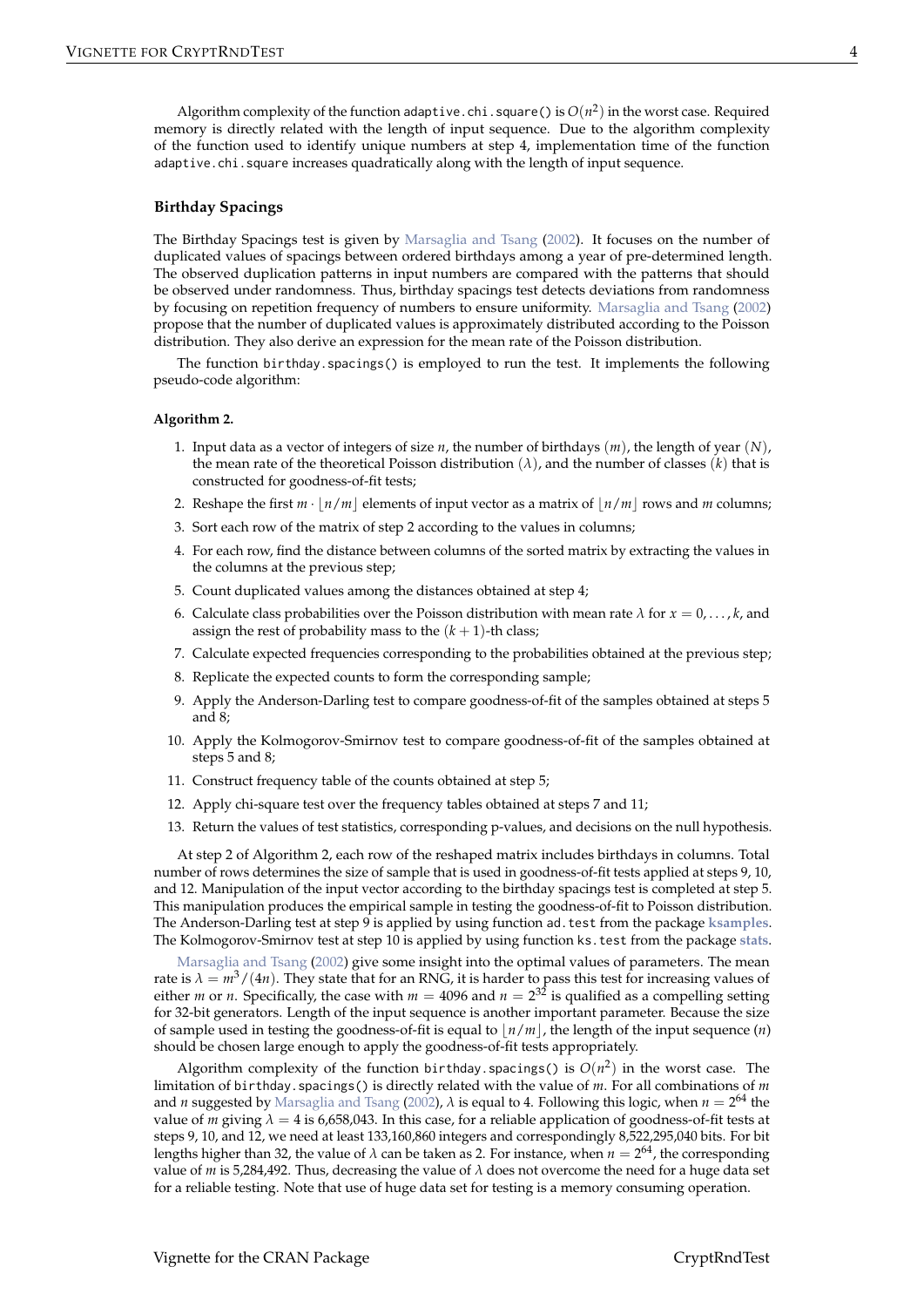#### <span id="page-4-0"></span>**Book Stack**

The Book Stack test is proposed by [Ryabko and Monarev](#page-16-14) [\(2005\)](#page-16-14). Positions of the numbers on a stack are taken into consideration. In this test, randomness implies that frequency of finding each number at each position is equally likely. Departures from this equality mean that some of the words are seen more frequently in contrast to the nature of randomness. The book stack test focuses on non-uniform patterns and frequent repetitions of input numbers to detect deviations from randomness by means of unexpected autocorrelation patterns and non-uniformity.

The function book.stack() implements the following pseudo-code algorithm to run the test:

#### **Algorithm 3.**

- 1. Input data as a matrix of bits or a vector of integers and the number of subsets (*k*) that the alphabet will be divided into;
- 2. If data is represented by bits, transform data to base-10;
- 3. Form an array that includes the numbers from 1 to the number of unique words in the input sequence;
- 4. Write each element of the input vector in place of the first element of the array formed at the previous step, and move the other elements except the one written to the first cell of the array one step right;
- 5. Record the array obtained at the previous step;
- 6. Go back to step 4 until all elements of the input vector are taken into account;
- 7. Divide the whole alphabet into *k* non-overlapping subsets  $(A_1, A_2, \ldots, A_k)$ ;
- 8. For each subset of alphabet, find the frequency of occurrences of the number corresponding to the position of each element of input vector in the arrays formed at steps 4 and 5;
- 9. Apply chi-square test with expected counts equal to  $n \cdot A_i$ , where  $i = 1, \ldots, k$  and  $n$  is the length of input vector or number of columns of input matrix;
- 10. Return the value of test statistic, corresponding p-value, and decision on the null hypothesis.

In order to get an integer number of subsets, the length of input vector should be determined to get an integer as the length of subsets. Optimal value for the length of input vector is given as *n ≈ B* · 2<sup>B/2</sup>, where *B* is the bit-length of considered RNG [\(Ryabko and Monarev,](#page-16-14) [2005;](#page-16-14) [Doroshenko](#page-15-14) [and Ryabko,](#page-15-14) [2006;](#page-15-14) [Doroshenko et al.,](#page-15-15) [2006\)](#page-15-15). For an appropriate determination of number of subsets, *k*, [Ryabko and Monarev](#page-16-14) [\(2005\)](#page-16-14) suggest performing an empirical study. As for an appropriate bit-length, it is mentioned by [Ryabko and Monarev](#page-16-14) [\(2005\)](#page-16-14) that it is hard to set up a sensible test with much higher bit-lengths.

Algorithm complexity of the function book.stack() is  $O(n^2)$  in the worst case. The limitation of the Book Stack test is based on the bit-length of considered RNG. For example, for *B* = 64 the length of input vector is calculated as  $1.37 \cdot 10^{11}$  and we need 1 terabyte memory whereas the memory requirement is 4 megabytes for  $B = 32$ . Due to both memory and sensibility issues, it is not appropriate to work with high bit-lengths such as 64.

## **Greatest Common Divisor**

There are two tests proposed by [Marsaglia and Tsang](#page-16-0) [\(2002\)](#page-16-0) and based on the number of required iterations (*k*) and the value of greatest common divisor (GCD) obtained in the GCD operation. When perceived as random variables, both *k* and GCD are independently and identically distributed and their distributions can be obtained under randomness. [Marsaglia and Tsang](#page-16-0) [\(2002\)](#page-16-0) derived distributions of *k* with an empirical study and that of GCD theoretically under the null hypothesis of randomness. Departures from randomness imply nonconformity between empirical and theoretical distributions of *k* and GCD. Thus, these tests focus on the deviations from independence and uniformity.

The function gcd.test() is called to apply the test. The following pseudo-code algorithm is implemented by gcd.test() when all of the goodness-of-fit tests are set to TRUE:

#### **Algorithm 4.**

- 1. Input data as an  $N \times 2$  matrix of integers, mean and standard deviation of theoretical normal distribution of *k*;
- 2. Constitute a pair of numbers from each row of input matrix;
- 3. Apply GCD operation to each pair formed at the previous step;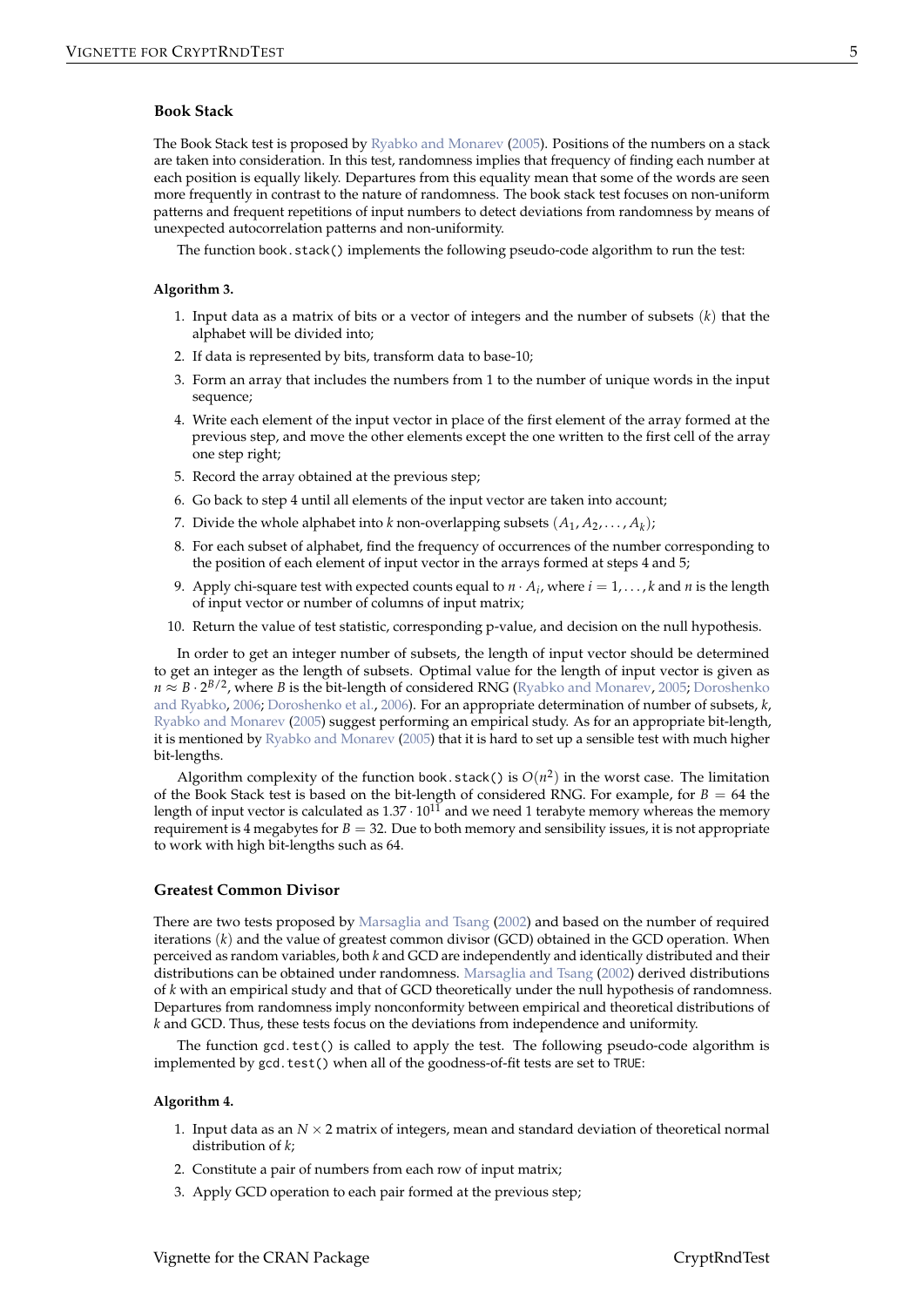- <span id="page-5-0"></span>4. Store values of *k* for *N* pairs;
- 5. If obtained GCD is less than 3, store it as 3 and if that of GCD is greater than 35, store it as 35;
- 6. Generate a random sample of size *N* from normal distribution with input values of mean and standard deviation.
- 7. If the tests based on *k* will be conducted, go to the next step, otherwise go to step 13;
- 8. Apply the two sample Kolmogorov-Smirnov test in a two-sided setting to samples obtained at steps 4 and 6;
- 9. Apply the chi-square test to samples obtained at steps 4 and 6;
- 10. Standardize the values of *k* by using its empirical mean and standard deviation;
- 11. Apply the Jarque-Bera test to the standardized sample of step 10;
- 12. Apply the Anderson-Darling test to samples obtained at steps 4 and 6;
- 13. If the tests based on GCD will be conducted, go to the next step, otherwise go to step 19;
- 14. Construct the cumulative distribution function (cdf) of the probability function (pf) of GCD given by [Marsaglia and Tsang](#page-16-0) [\(2002\)](#page-16-0).
- 15. Obtain theoretical frequencies for GCD over the cdf of step 14. Specifically, if theoretical frequency of GCD is less than 3, store it as 3 and if that of GCD is greater than 35, store it as 35;
- 16. Replicate the expected counts to form the corresponding sample;
- 17. Apply the two sample Kolmogorov-Smirnov test in a two-sided setting to samples obtained at steps 5 and 16;
- 18. Apply the chi-square test to samples obtained at steps 5 and 16;
- 19. Return the values of calculated test statistics, corresponding p-values, and decisions on the null hypothesis.

Mean and standard deviation of theoretical normal distribution for bit lengths other than 32 are not given by [Marsaglia and Tsang](#page-16-0) [\(2002\)](#page-16-0). We conducted extensive empirical studies, details of which are mentioned in following sections, to obtain these parameters and tabulated obtained values in Table [3.](#page-9-0)

When bit-length is increased, corresponding value of GCD mostly becomes greater than 35; hence, the operation at step 15 of Algorithm 4 gets unreasonable. Thus, we observe that it is not appropriate to conduct tests based on GCD for high bit-lengths such as 128.

The Kolmogorov-Smirnov and chi-square tests at steps 8 and 17, and 9 and 18 are applied by using functions ks.test and chisq.test from the package **[stats](http://CRAN.R-project.org/package=stats)**, respectively. The Jarque-Bera test at step 11 is implemented by using the function jarque.bera.test from the package **[tseries](http://CRAN.R-project.org/package=tseries)**. The Anderson-Darling test is applied by using the function ad.test from the package **[ksamples](http://CRAN.R-project.org/package=ksamples)**.

Calculation of the number of required iterations and the value of GCD are time consuming tasks for bit-lengths greater than 64. To overcome this difficulty, we prepared three functions to calculate GCD-related variables. The first function GCD.q computes the number of required iterations, the value of GCD, and the sequence of partial quotients by using the Euclidean algorithm. The function GCD is the recursive version of the Euclidean algorithm and it only provides the number of required iterations and the value of GCD. The function GCD.big applies the Euclidean algorithm over multiple precision floating point numbers using the **[Rmpfr](http://CRAN.R-project.org/package=Rmpfr)** and provides all three outputs related with the GCD operation. While GCD is the fastest one, GCD.big gives the most precise results. It is also possible to use the binary GCD algorithm to decrease the implementation time. However, in this case it is not possible to apply tests over the number of required iterations of the Euclidean algorithm. When the GCD operation is done recursively, the algorithm complexity of gcd. test() is  $O(log(a))$ , where *a* is the maximum initial input to the recursive algorithm. Memory requirement for GCD tests is directly related with the value of *N*.

#### **Random walk tests**

In the literature, binary sequences are analyzed in detail by using random walk process. [Doganaksoy](#page-15-11) [et al.](#page-15-11) [\(2006\)](#page-15-11) propose three tests based on the random walk stochastic process. In a random walk process, magnitude or direction of each change is determined by chance; hence, a random walk is random if increment and decrement probabilities are equal to each other. Therefore, random walk processes provide a good basis for randomness. In a random walk, a part of sequence that intersects the *x*-axis with two successive points is called excursion, and over all excursions, the maximum distance from the *x*-axis is defined as height, and the vertical distance between minimum and maximum points over *y*-axis is called expansion. Thus, we have three characteristics of random walk process to observe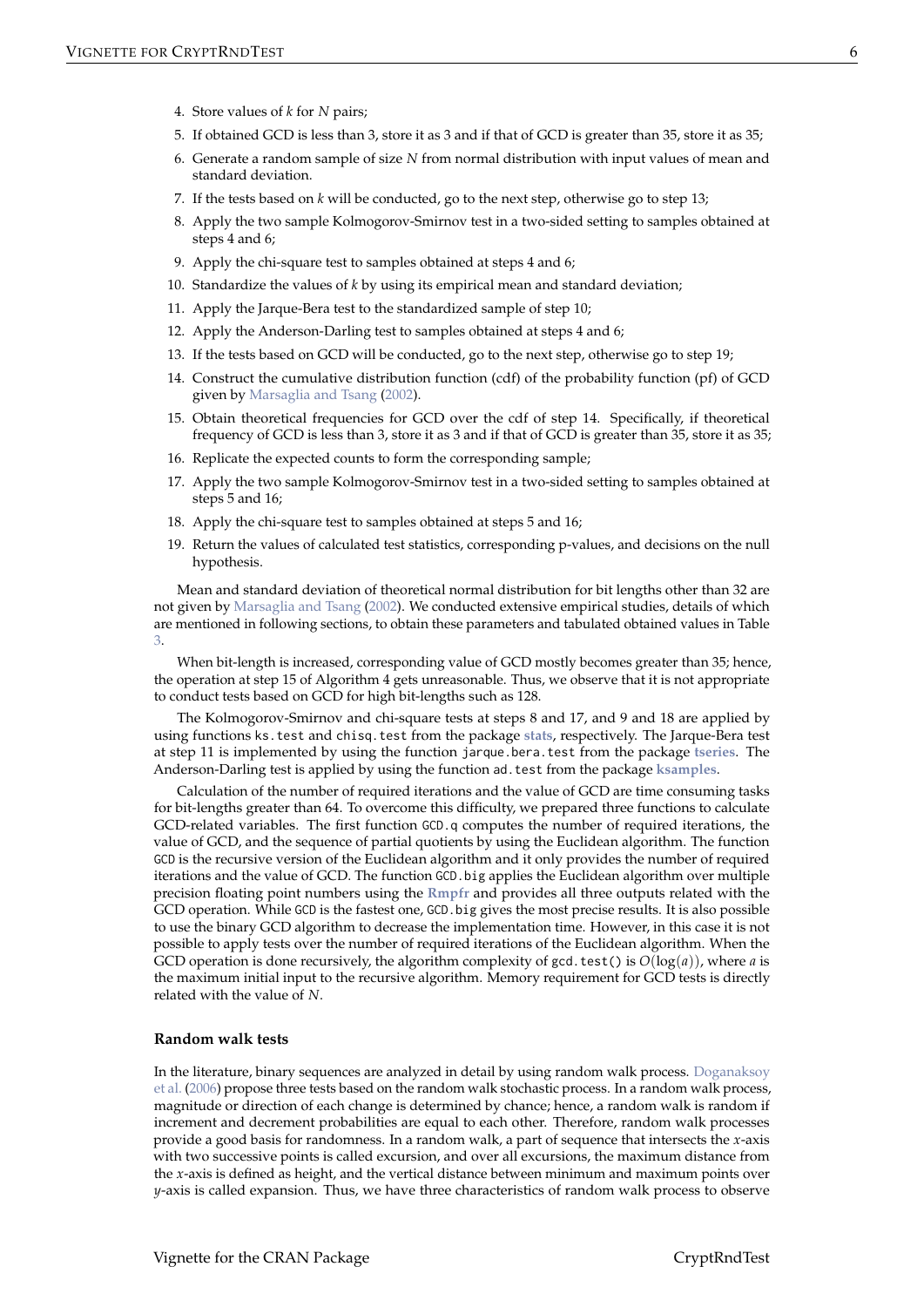<span id="page-6-0"></span>deviations from randomness. The corresponding tests are called Random Walk Excursion, Random Walk Height, and Random Walk Expansion. If there is a trend in the process, input sequence fails in the excursion test. The height test focuses on the moves with very low or high magnitude to detect non-randomness. The expansion test focuses on the anomalies in amplitude of the walk to identify non-random patterns. Because the exact probabilities corresponding to test statistics are calculated, the tests proposed by [Doganaksoy et al.](#page-15-11) [\(2006\)](#page-15-11) are also applicable for small sample sizes.

The function random.walk.tests() is called to apply three tests, selectively. The following pseudocode algorithm is implemented by random.walk.tests() when all of the tests are to be applied:

#### **Algorithm 5.**

- 1. Input data as a matrix of bits of dimension  $B \times k$ , where *B* is the bit length and *k* is the length of input sequence;
- 2. Transform the input values from  $\{0, 1\}$  to  $\{-1, 1\}$ ;
- 3. To apply the expansion, excursion, and height tests go to steps 4, 6, and 7, respectively;
- 4. For each non-overlapping set of length *B*, sum adjacent bits starting from the first bit and increasing by one at each iteration (By this way, we get *B* summations for each number of interest).
- 5. For the Expansion test, count and store the summations of the previous step equal to zero;
- 6. For the Excursion test, calculate the maximum summation and the absolute value of the minimum summation among those of step 4 and store their sum;
- 7. For the Height test, store absolute maximum of summations obtained at step 4;
- 8. Calculate theoretical cdf's and pf's for the tests regarding bit-lengths and probabilities tabulated by [Doganaksoy et al.](#page-15-11) [\(2006\)](#page-15-11).
- 9. Calculate empirical cdf's and pf's over the counts obtained at steps 5, 6, and 7;
- 10. Replicate the expected and empirical pf's to form the corresponding samples;
- 11. Apply the Anderson-Darling test to samples obtained at the previous step;
- 12. Apply the two sample Kolmogorov-Smirnov test in a two-sided setting to samples obtained at step 10;
- 13. Apply the chi-square test to samples obtained at step 10;
- 14. Return the values of calculated test statistics, corresponding p-values, and decisions on the null hypothesis.

The Anderson-Darling test at step 9 is applied by using function ad.test from the package **[ksamples](http://CRAN.R-project.org/package=ksamples)**. The Kolmogorov-Smirnov test at step 10 is applied by using function ks.test from the package **[stats](http://CRAN.R-project.org/package=stats)**. The chi-square test at step 11 is the classical application of the test without using a predefined function. If one of the tests is not applied, all the results related with that test in output are set to -1.

Algorithm complexities of expansion, excursion, and height tests are  $O(B)$ ,  $O(B|k \cdot B)$ , and  $O(B|k \cdot B)$ , respectively. The limitation of the tests is unavailability of theoretical cdf's for bit-lengths other than 32, 64, 128, and 256. Therefore, using the information given by [Doganaksoy et al.](#page-15-11) [\(2006\)](#page-15-11) the excursion is applied for bit-lengths of 16, 32, 64, 128, and 256; the height test is applied for bit-lengths of 64, 128, 256, 512, and 1024; and the expansion test is applied for bit-lengths of 32, 64, and 128. Although the required memory increases along with the length of input sequence, it is possible to apply the tests with reasonable sequence lengths without causing memory pressure.

#### **Topological binary**

The topological binary test is proposed by [Alcover et al.](#page-15-12) [\(2013\)](#page-15-12) to test the randomness in bit sequences. The logic behind the test is based on the number of different fixed-length bit patterns in a bit sequence. Frequency of distinct non-overlapping bit patterns over the sequence of interest is influential on the test result. In case of randomness, we expect to have many different bit patterns in the input sequence. The main strength of the topological binary test is that it focuses on the number of bit patterns rather than frequency of occurrence of numbers. Because the exact distribution of test statistic is derived, it is possible to apply the test for short bit sequences.

The function topological.binary() implements the following pseudo-code algorithm to run the test:

#### **Algorithm 6.**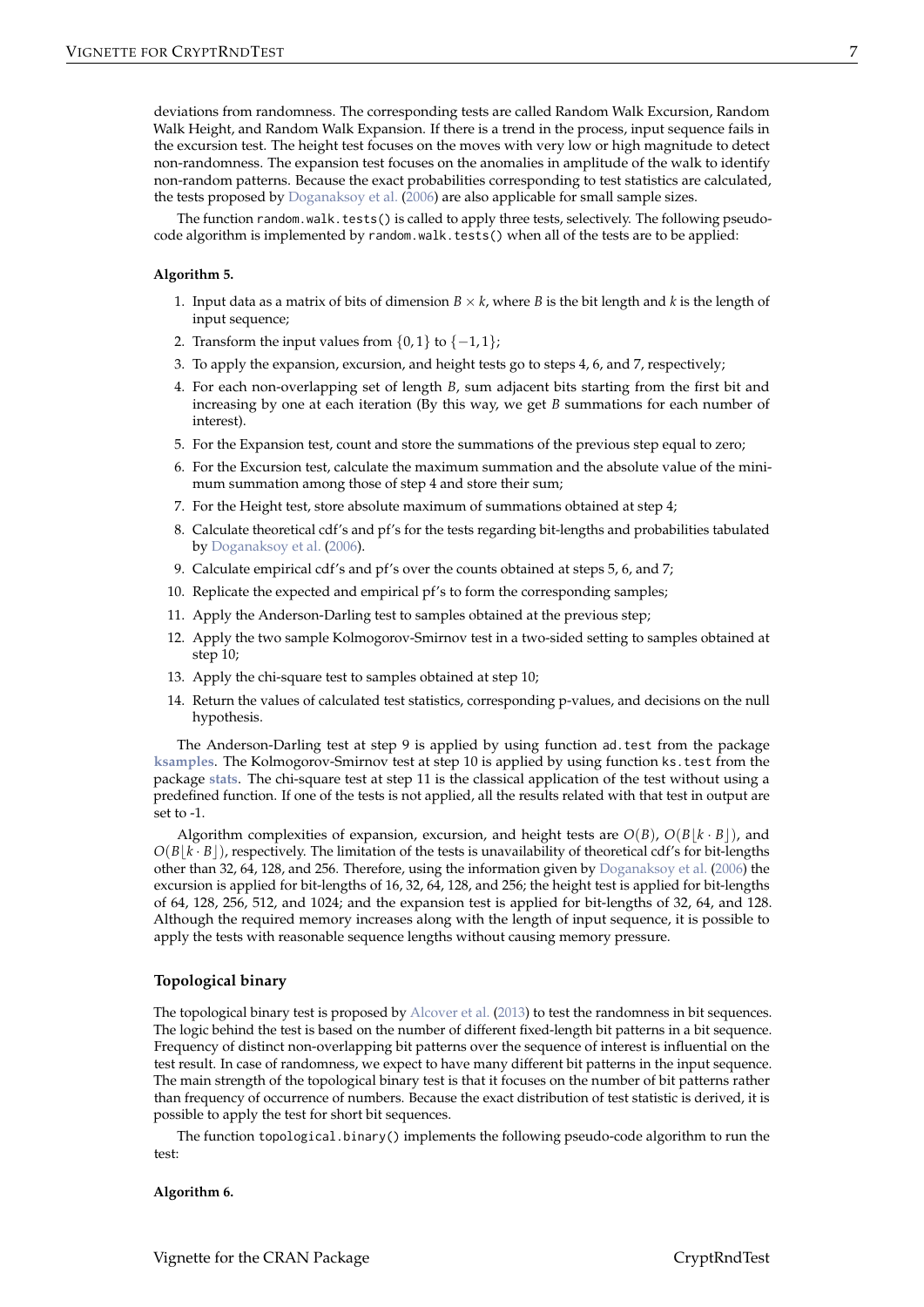- <span id="page-7-0"></span>1. Input data as a  $B \times k$  matrix of bits, where *B* is the bit-length and *k* is the length of considered number sequence, and the critical value;
- 2. Find and store non-overlapping blocks of length *B*;
- 3. Count the number of different *B*-bit patterns that appear across all the *k* blocks;
- 4. If the result of step 3 is less than one, then reject the null hypothesis;
- 5. else if the result of step 3 is greater than  $min(k, 2^B)$ , then do not reject the null hypothesis;
- 6. else if the result of step 3 is less than the input critical value, then reject the null hypothesis;
- 7. else do not reject the null hypothesis;
- 8. Return the result of step 3 as the value of test statistic and the decision on the null hypothesis.

Although the exact distribution of test statistic is derived by [Alcover et al.](#page-15-12) [\(2013\)](#page-15-12), calculation of the Stirling numbers of the second kind with large inputs is required with bit-lengths greater than 16 for the calculation of cdf of the tests statistic. Therefore, it is hard to obtain the critical value of the test for large bit-lengths by using available functions in R packages such as the function Stirling2 of **[copula](http://CRAN.R-project.org/package=copula)**. This case is a limitation of the function topological.binary(). To overcome this limitation of the test, we prepared the function TBT.CriticalValue to calculate required critical values for testing. Algorithm complexity of the function topological.binary() is  $O(n^2)$  in the worst case. The required memory to run the topological binary test is related with the value of *k*.

#### **Auxiliary functions**

The package **[CryptRndTest](http://CRAN.R-project.org/package=CryptRndTest)** has five auxiliary functions, namely Strlng2(), GCD(), GCD.q(), GCD.big(), toBaseTwo(), toBaseTen(), and TBT.CriticalValue(). These functions are also suitable for individual use. Strlng2() is used to calculate critical values for the topological binary test implemented by TBT.CriticalValue(). GCD() and GCD.q() are called to calculate the greatest common divisor in the GCD test implemented by gcd.test(). Three possible outcomes of the greatest common divisor operation are the number of iterations, the sequence of partial quotients, and the value of greatest common divisor. GCD() provides all of these outcomes for any pair of integers excluding zero. Functions toBaseTwo() and toBaseTen() are used for base conversion from base 2 to 10 and vice versa for large integers.

The function Strlng2() is used to compute natural logarithm of Stirling numbers of the second kind for large values of inputs in an approximate manner by the approaches of [Bleick and Wang](#page-15-16) [\(1974\)](#page-15-16) and [Temme](#page-16-15) [\(1993\)](#page-16-15). In this approach, Lambert W functions are employed at the log scale to overcome memory overflows.

Due to the large factorials in the calculation of Stirling numbers of the second kind, it is nearly impossible to compute exact cdf of the topological binary test statistic for higher bit lengths without memory flows in R. The function TBT.CriticalValue() implements an approach for the calculation of cdf and approximately computes the required critical value for the topological binary test at a given level of *α*. Because TBT.CriticalValue() utilizes Strlng2(), accuracy of results decreases with increasing bit lengths and number of words under consideration. It is also possible to make exact calculations by TBT.CriticalValue(). In this case, the function Stirling2 from the package **[gmp](http://CRAN.R-project.org/package=gmp)** is employed instead of Strlng2(). Because the **[gmp](http://CRAN.R-project.org/package=gmp)** uses multiple precision arithmetic, implementation time of TBT.CriticalValue() considerable increases. User should evaluate the trade off between implementation time and high precision.

Arguments of main and auxiliary functions of **[CryptRndTest](http://CRAN.R-project.org/package=CryptRndTest)** package are summarized in Table [1.](#page-8-0)

## **A numerical illustration**

As a numerical illustration of the package, we employed **[CryptRndTest](http://CRAN.R-project.org/package=CryptRndTest)** to test the randomness of RNG's available in R. By this way, we aim to get results of the tests that has not been applied to RNG's of interest yet, figure out implementation performance of **[CryptRndTest](http://CRAN.R-project.org/package=CryptRndTest)** under various scenarios, and illustrate some issues on the determination of parameters of the tests for considered scenarios. Note that it is impossible to observe the ability to control type-I error (rejection of randomness hypothesis while it is actually true) for the tests with an empirical study such as conducted in this section. Additionally, a more thorough investigation would be necessary to be able to reliably assess the algorithms, but this is out of scope of this article.

RNG's of interest are Wichmann-Hill (WH), Marsaglia-Multicarry (MM), Super-Duper (SD), Mersenne-Twister (MT), Knuth-TAOCP-2002 (KT02), Knuth-TAOCP (KT), and L'Ecuyer-CMRG (LE) (see the function Random in **[base](http://CRAN.R-project.org/package=base)** package for the details of these RNG's). Applied tests are topological binary (TBT), adaptive chi-square (Achi), birthday spacings (BDS), random walk expansion (RWT.Exp),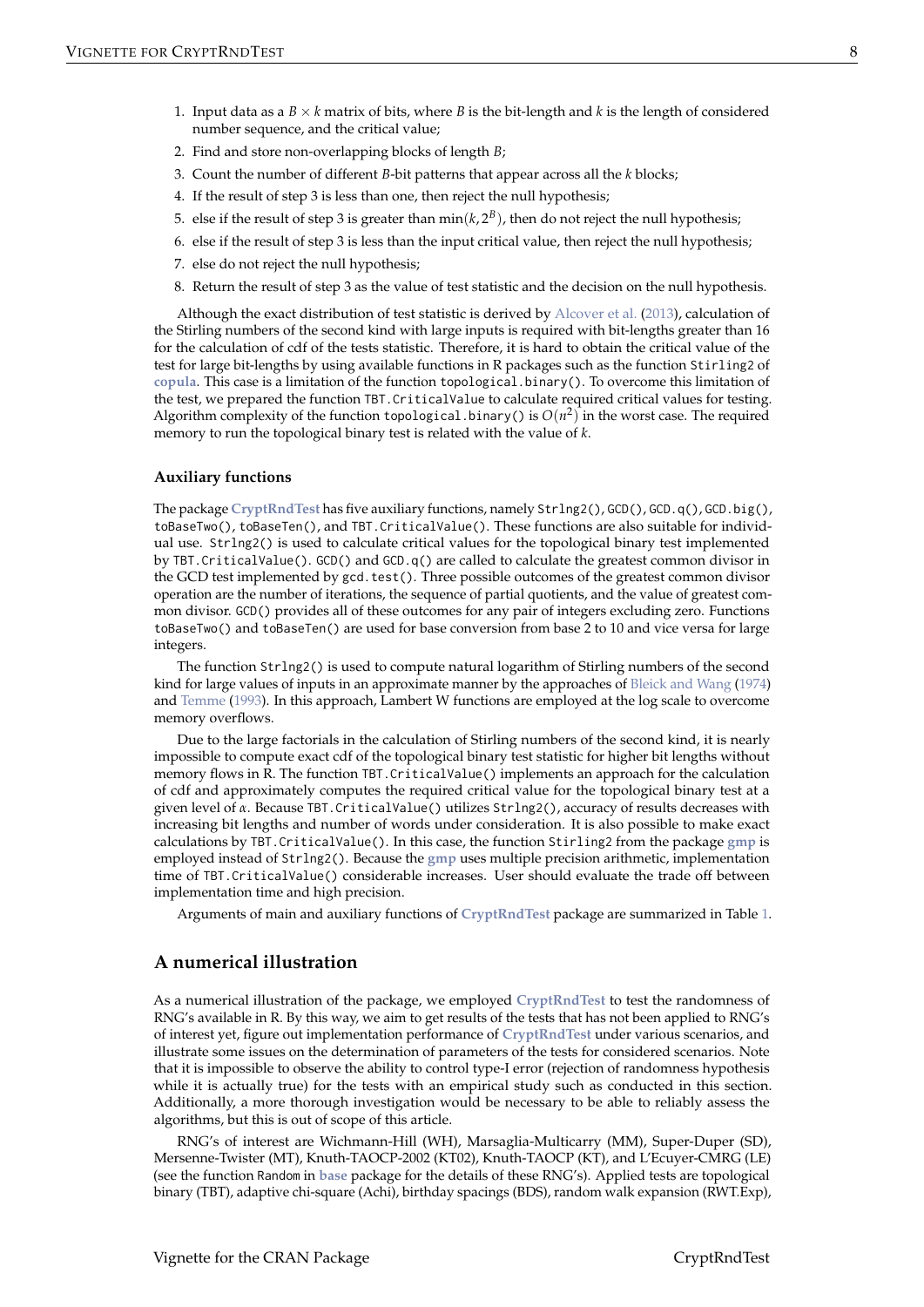<span id="page-8-2"></span><span id="page-8-0"></span>

|           | Function              | Call                                                                |
|-----------|-----------------------|---------------------------------------------------------------------|
| Test      | GCD.test()            | $GCD.test(x, KS = TRUE, CSO = TRUE, AD = TRUE, IB = TRUE,$          |
|           |                       | test.k = TRUE, test.g = TRUE, mu, sd, alpha = $0.05$ )              |
|           | random.walk.tests()   | random.walk.tests(x, $B = 64$ , Excursion = TRUE,                   |
|           |                       | Expansion = TRUE, Height = TRUE, alpha = $0.05$ )                   |
|           | birthday.spacings()   | birthday.spacings(x, m = 128, n = $2^{16}$ , alpha = 0.05, lambda,  |
|           |                       | $num.class = 10$                                                    |
|           | adaptive.chi.square() | adaptive.chi.square $(x, B, S,$ alpha = 0.05, bit = FALSE)          |
|           | book.stack()          | book.stack $(A, B, k = 2, alpha = 0.05, bit = FALSE)$               |
|           | topological.binary()  | topological.binary(x, B, alpha = $0.05$ , critical.value)           |
| Auxiliary | Strln(g2()            | $Strlng2(n, k, log = TRUE)$                                         |
|           | GCD()                 | GCD(x, y)                                                           |
|           | GCD.q()               | GCD.q(x, y)                                                         |
|           | $GCD$ .big $()$       | $GCD$ big $(x, y, B)$                                               |
|           | TBT.CriticalValue()   | TBT.criticalValue(m, k, alpha = $0.01$ , cdf = FALSE, exact = TRUE) |
|           | toBaseTen()           | toBaseTen(x, m = 128, prec = 256, toFile = FALSE, file)             |
|           | toBaseTwo()           | toBaseTwo(x, m = 128, prec = 512, num.CPU = 4)                      |

| <b>Table 1:</b> Usage of test and auxiliary functions of CryptRndTest package. |  |  |
|--------------------------------------------------------------------------------|--|--|
|                                                                                |  |  |

random walk height (RWT.Hei), random walk excursion (RWT.Exc), book stack (BS), and greatest common divisor (GCD). TBT, RWT.Exp, RWT.Hei, and RWT.Exc tests work with binary numbers while the rest of tests take integers as input. BDS and RWT tests are applied separately with each of Anderson-Darling, Kolmogorov-Smirnov, and chi-square goodness-of-fit tests, and GCD test is applied separately with each of Anderson-Darling, Kolmogorov-Smirnov, Jargue-Bera, and chi-square goodness-of-fit tests. The total number of applied randomness tests is 21. All the tests are applied at both 0.01 and 0.05 levels of significance and 8, 16, 32, 64, and 128-bit lengths. Considered lengths of random number sequences for each bit-length are given in Table [2.](#page-8-1)

<span id="page-8-1"></span>**Table 2:** Lengths of random number sequences for different patterns.

|     |          | Sequence length |            |
|-----|----------|-----------------|------------|
| Bit | Short(I) | Median (II)     | Long (III) |
| 8   | 256      | 32768           | 65536      |
| 16  | 16384    | 65536           | 131072     |
| 32  | 32768    | 131072          | 262144     |
| 64  | 131072   | 262144          | 524288     |
| 128 | 131072   | 262144          | 524288     |

Because we get unreasonable implementation times for longer sequences at the level of 128-bit, the same sequence lengths as 64-bit are considered for 128-bit numbers.

To conduct the adaptive chi-square test, we need to determine the value of argument S and the proportions of training and testing samples. The latter one is taken equal. As for the value of S, we did not detect a significant change in the test results observed for medium sequence length for all bit-lengths for  $S = 2,3,4$  in pilot runs. The values greater than 4 increase the implementation time whereas small values decrease resolution. Thus, it is taken as 4 for all bit-lengths to work with a reasonable degrees of freedom in the chi-square test. Also, adaptive chi-square test is applied for all bit-lengths.

Arguments of the birthday spacings test are the number of birthdays (m), the length of year (n), the mean rate of the theoretical Poisson distribution (lambda), and the number of classes (num.class), which is used for goodness-of-fit tests. In the experiments, the argument m was taken as 8, 128, and 4096 for 8, 16, and 32-bit-lengths, respectively. The argument n was set to 2 *B* , where *B* is the bit-length. The argument lambda was calculated by the formula given by [Marsaglia and Tsang](#page-16-0) [\(2002\)](#page-16-0). The argument num.class was set to 5 and 10 for 8 and 16-bit and higher lengths, respectively.

For the book stack test, length of the sample (n) should be determined and data should be prepared according to the value of n. Also, the number of subsets that the alphabet will be divided into (k) should be determined. The formula proposed by [Ryabko and Monarev](#page-16-14) [\(2005\)](#page-16-14) is used to calculate the value of n, and we set k=n/*B*.

In the GCD test procedure, tests are conducted for two outputs of GCD operation that number of iterations required to find GCD (*k*) and GCD (*g*) itself. The population distribution of *k* is well approximated by a normal distribution and parameters of the normal distribution are given by [Marsaglia and Tsang](#page-16-0) [\(2002\)](#page-16-0) for 32-bit integers after an extensive numerical study. We observe that the parameters of population distribution differ for different bit-lengths, and conducted a numerical study to figure out the values of parameters for considered bit-lengths. For this study, 10<sup>6</sup> 30-bit true random numbers were obtained from the web service "www.random.org." Then, they were converted to 8,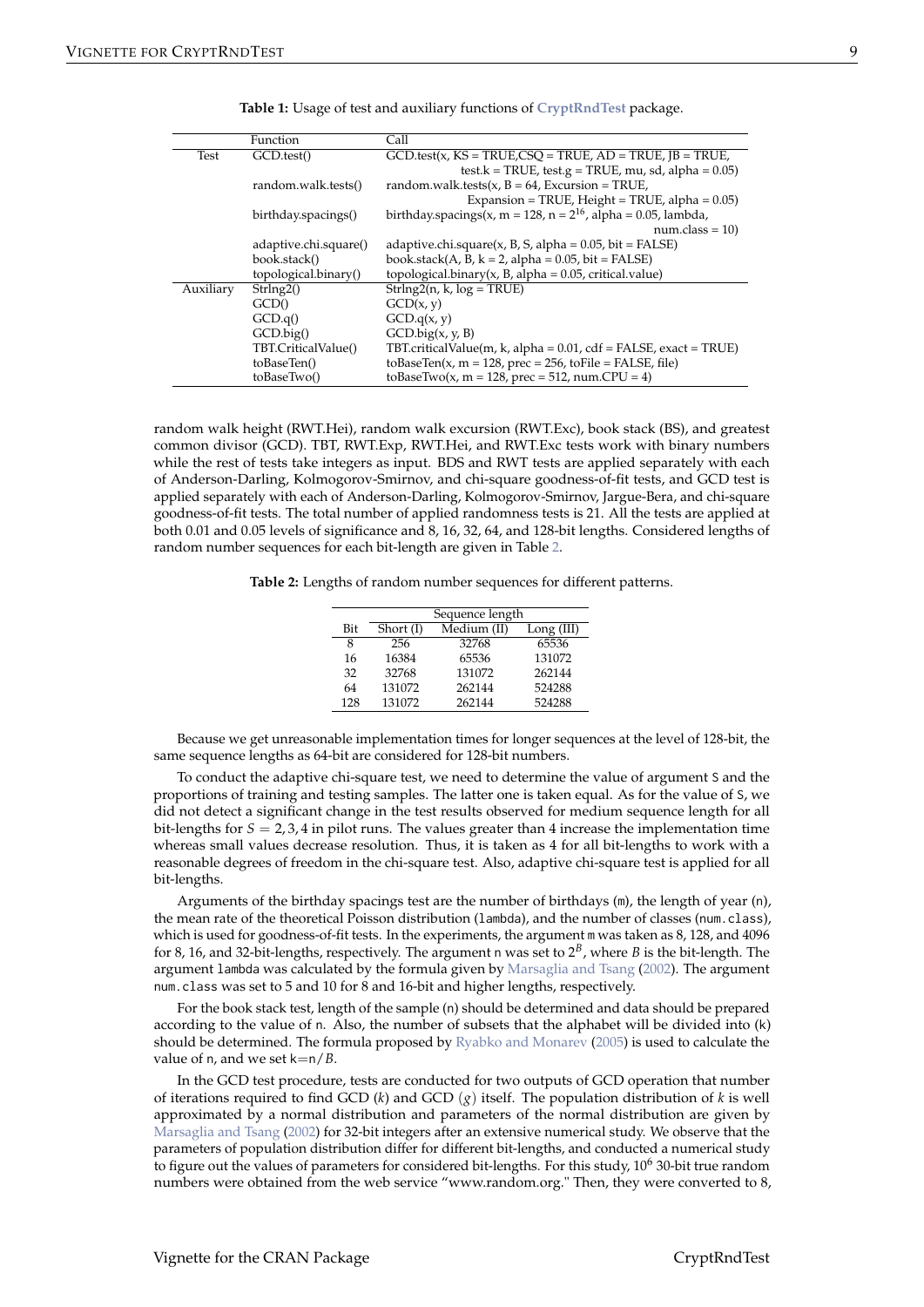<span id="page-9-3"></span><span id="page-9-0"></span>16, 32, 64, and 128-bit numbers. The GCD operation was applied and mean (mu.GCD) and standard deviation (sd.GCD) of *k* were obtained as given in Table [3](#page-9-0) after checking the normality of the empirical distribution by means of descriptive statistics and Anderson-Darling goodness of fit test. The values obtained for 32-bit are very close to those obtained by [Marsaglia and Tsang](#page-16-0) [\(2002\)](#page-16-0).

**Table 3:** Mean and standard deviation of population distribution of *k*.

| Bit | mu.GCD  | sd.GCD |
|-----|---------|--------|
| 8   | 3.9991  | 1.6242 |
| 16  | 8.8784  | 2.3664 |
| 32  | 18.4023 | 3.4000 |
| 64  | 31.3269 | 4.3349 |
| 128 | 31.8390 | 4.3678 |

As expected, mean of *k* increases along with bit-length, and it approaches to 35 as treated by [Marsaglia and Tsang](#page-16-0) [\(2002\)](#page-16-0). The mild increase in the values of standard deviations is due to the increasing range of the numbers that can be generated with a given bit-length. Also, the GCD test is applied for all bit-lengths. However, nearly for all 128-bit random numbers, *g* > 35. Due to the operation done at step 15 of Algorithm 4, it is unreasonable to conduct the GCD test over *g* for 128-bit numbers.

<span id="page-9-1"></span>Topological binary test is also applied for all bit-lengths. Critical values for topological binary test are calculated by using the function TBT.criticalValue() for each bit and sequence length combination and presented in Table [4.](#page-9-1) Because the length of sequence being tested cannot be longer than 2 *<sup>m</sup>* − 1, where *m* is the bit-length, critical values for medium and long sequences at 8-bit and for long sequences at 16-bit levels are not available in Table [4.](#page-9-1)

**Table 4:** Critical values for toplogical binary test.

|     |                  | $\alpha = 0.01$ |        |        | $\alpha = 0.05$ |           |
|-----|------------------|-----------------|--------|--------|-----------------|-----------|
| Bit | Short            | Medium          | Long   | Short  | Medium          | Long      |
| 8   | 153              | ΝA              | NΑ     | 153    | NA.             | <b>NA</b> |
| 16  | 14423            | 41268           | NΑ     | 14423  | 41266           | <b>NA</b> |
| 32  | 32767            | 131066          | 262129 | 32767  | 131066          | 262129    |
| 64  | 131070           | 262113          | 523264 | 131070 | 262113          | 524264    |
| 128 | 131072           | 262144          | 524288 | 131072 | 262144          | 524288    |
|     | <b>ATA (111)</b> |                 |        |        |                 |           |

NA: not available.

In the application, random numbers were generated by the Function 1 given in R codes of this vignette. Experiments were carried out by the Function 2 of related R codes. In both functions, RNG is the number indicating employed pseudo random number generator, m is the bit-length, and len is the length of the random number sequence. In the function experiments(), cv.TBT is the critical value of topological binary test, and mu.GCD and sd.GCD are mean and standard deviation of true distribution of *k*, respectively.

Random number sequences used for the performance analysis are of medium length given in Table [2](#page-8-1) and generated by WH generator under each bit level. Five replications were made for each test. Mean implementation times calculated over five replications are shown in Table [5](#page-9-2) in seconds. All variances of implementation times are less than 0.01. BDS, RWT, and BS tests were not applied at all bit-lengths due to reasons explained in relevant sections.

**Table 5:** Mean implementation time for each test in seconds.

<span id="page-9-2"></span>

|     |        |       |          |            |         | Tests           |        |         |         |
|-----|--------|-------|----------|------------|---------|-----------------|--------|---------|---------|
| Bit | Length | TBT   | Achi     | <b>BDS</b> | RWT.Exp | RWT.Hei RWT.Exc |        | BS      | GCD     |
| 8   | 32768  | 0.62  | 2.88     | 0.46       | NА      | NΑ              | NΑ     | < 0.01  | 1.31    |
| 16  | 65536  | 1.70  | 5.70     | 0.46       | NΑ      | NΑ              | 4.33   | 0.02    | 3.74    |
| 32  | 131072 | 6.68  | 10.88    | 2.10       | NΑ      | 0.26            | 15.99  | 4253.01 | 12.32   |
| 64  | 262144 | 32.05 | 86.31    | NΑ         | 84.21   | 88.74           | 64.68  | NΑ      | 37.36   |
| 128 | 262144 | 77.16 | 10121.34 | <b>NA</b>  | 221.16  | 196.96          | 149.29 | NΑ      | 2657.62 |

TBT: topological binary, Achi: adaptive chi-square, BDS: birthday spacings, RWT: random walk, Exp: expansion, Hei: height, BS: book stack, GCD: greatest common divisor, Length: the length of random number sequence, NA: not available.

Implementation times of all tests from 8 to 64-bit levels are all sufficient. For 128 bits, most of the implementation times of Achi and GCD tests are taken by finding unique values in a sequence composed of multiple precision floating-point (mpf) numbers at step 4 of Algorithm 1 and the value of gcd for mpf numbers at step 3 of Algorithm 4, respectively. For these operations, mpf numbers are used via the package **[Rmpfr](http://CRAN.R-project.org/package=Rmpfr)**. The package **[Rmpfr](http://CRAN.R-project.org/package=Rmpfr)** is based on GMP GNU library and provides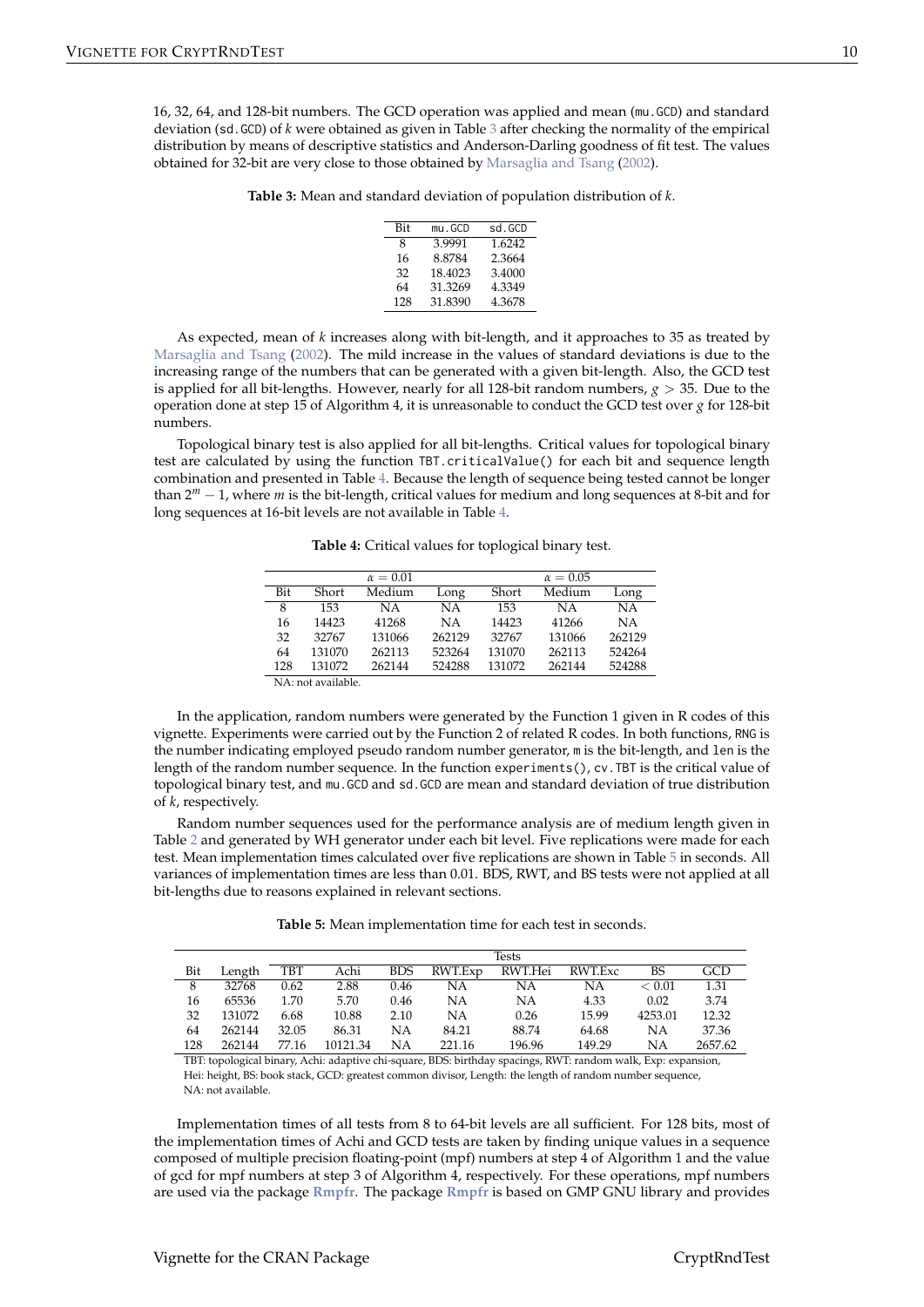<span id="page-10-1"></span>an interface from R to the C [\(Maechler,](#page-15-17) [2011a,](#page-15-17)[b\)](#page-15-18). Due to the use of mpf numbers via the package **[Rmpfr](http://CRAN.R-project.org/package=Rmpfr)**, there is a considerable increase in implementation time of Achi and GCD tests at 128-bit level. However, the gain in precision is worth the delay in implementation of these tests. Performances of the tests working with binary numbers are all sufficient at 128-bit level. Implementation time of the BS test exponentially increases along with the bit-length. Although it is reasonable for 32 bits, application of the test for higher bit-lengths requires unreasonable amount of time for implementation.

<span id="page-10-0"></span>All the tests were applied at both 0.01 and 0.05 levels of significance. The null hypothesis is "*H*<sup>0</sup> : Sequences generated by the RNG of interest are random" for all tests. At 0.05 level of significance, test results for all generators of interest are given in Table [6](#page-10-0)[-12.](#page-13-0) Due to the similarity between results at both levels of significance, those for 0.01 level are omitted.

|               | Bit-length     |                |                |                |                     |                       |                |                      |                 |                |                      |                         |                |                     |                  |
|---------------|----------------|----------------|----------------|----------------|---------------------|-----------------------|----------------|----------------------|-----------------|----------------|----------------------|-------------------------|----------------|---------------------|------------------|
|               |                | $\overline{8}$ |                |                | $\overline{16}$     |                       |                | $\overline{32}$      |                 |                | 64                   |                         |                | 128                 |                  |
|               |                |                |                |                |                     |                       |                |                      | Sequence length |                |                      |                         |                |                     |                  |
| <b>Test</b>   | I              | Π              | Ш              | I              | $\overline{\rm II}$ | $\overline{\rm{III}}$ | I              | $\overline{\rm{II}}$ | Ш               | Ī              | $\overline{\rm{II}}$ | $\overline{\mathbf{m}}$ | I              | $\overline{\rm II}$ | Ш                |
| <b>TBT</b>    | 1              | 1              | 1              | $\overline{1}$ | 1                   | $\theta$              | $\overline{1}$ | $\overline{1}$       | 1               | 1              | $\mathbf{1}$         | 1                       | $\overline{1}$ | $\overline{1}$      | $\overline{1}$   |
| Achi          | 1              | $\mathbf{0}$   | $\mathbf{0}$   | 1              | 1                   | 1                     | 1              | 1                    | $\overline{1}$  | $\overline{1}$ | $\mathbf{1}$         | $\overline{1}$          | 1              | $\overline{1}$      | $\mathbf{1}$     |
| <b>BDS.AD</b> | $\overline{1}$ | $\overline{0}$ | $\overline{0}$ | 1              | $\overline{0}$      | $\overline{0}$        |                |                      |                 |                |                      |                         |                |                     |                  |
| <b>BDS.KS</b> | 1              | $\overline{0}$ | $\mathbf{0}$   | 1              | 1                   | 1                     |                |                      |                 |                |                      |                         |                |                     |                  |
| <b>BDS.CS</b> | $\overline{0}$ | 1              | 1              | $\mathbf{0}$   | $\mathbf{1}$        | 1                     |                |                      |                 |                |                      |                         |                |                     |                  |
| <b>RWT</b>    |                |                |                |                |                     |                       |                |                      |                 |                |                      |                         |                |                     |                  |
| AD.Exc        |                |                |                | 1              | 1                   | 1                     | 1              | 1                    | 1               | $\mathbf{1}$   | $\mathbf{1}$         | 1                       | $\mathbf{0}$   | $\mathbf{0}$        | $\boldsymbol{0}$ |
| AD.Exp        |                |                |                |                |                     |                       | $\mathbf{1}$   | $\mathbf{1}$         | $\overline{1}$  | $\overline{0}$ | $\overline{0}$       | 0                       | $\mathbf{0}$   | $\overline{0}$      | $\boldsymbol{0}$ |
| AD.Hei        |                |                |                |                |                     |                       |                |                      |                 | $\overline{0}$ | $\theta$             | 0                       | $\theta$       | $\theta$            | $\boldsymbol{0}$ |
| KS.Exc        |                |                |                | $\mathbf{1}$   | $\overline{1}$      | $\mathbf{1}$          | $\mathbf{1}$   | $\overline{1}$       | 1               | 1              | 1                    | $\mathbf{1}$            | $\theta$       | $\mathbf{0}$        | $\boldsymbol{0}$ |
| KS.Exp        |                |                |                |                |                     |                       | 1              | 1                    | 1               | $\overline{0}$ | $\mathbf{0}$         | 0                       | $\theta$       | $\mathbf{0}$        | $\mathbf{0}$     |
| KS.Hei        |                |                |                |                |                     |                       |                |                      | -               | $\mathbf{0}$   | $\mathbf{0}$         | $\Omega$                | $\theta$       | $\mathbf{0}$        | $\boldsymbol{0}$ |
| CS.Exc        |                |                |                | 1              | $\mathbf{1}$        | $\mathbf{1}$          | $\mathbf{1}$   | 1                    | 1               | $\mathbf{0}$   | $\theta$             | 0                       | $\theta$       | $\theta$            | $\boldsymbol{0}$ |
| CS.Exp        |                |                |                |                |                     |                       | $\mathbf{1}$   | $\mathbf{1}$         | $\overline{1}$  | $\mathbf{0}$   | $\boldsymbol{0}$     | 0                       | $\theta$       | $\boldsymbol{0}$    | $\boldsymbol{0}$ |
| CS.Hei        |                |                |                |                |                     |                       |                |                      |                 | $\mathbf{0}$   | $\mathbf{0}$         | 0                       | $\mathbf{0}$   | $\mathbf{0}$        | $\boldsymbol{0}$ |
| BS            | 1              | $\mathbf{1}$   | $\mathbf{1}$   | $\mathbf{1}$   | $\mathbf{1}$        | $\mathbf{1}$          |                |                      |                 |                |                      |                         |                |                     |                  |
| GCD           |                |                |                |                |                     |                       |                |                      |                 |                |                      |                         |                |                     |                  |
| KS.k          | 1              | 1              | $\mathbf{0}$   | $\mathbf{1}$   | $\mathbf{1}$        | 1                     | 1              | 1                    | 1               | 1              | $\mathbf{1}$         | $\mathbf{1}$            | 1              | 1                   | 1                |
| CS.k          | $\mathbf{0}$   | $\mathbf{0}$   | 1              | $\mathbf{1}$   | $\overline{1}$      | $\mathbf{1}$          | $\overline{0}$ | $\overline{1}$       | $\overline{1}$  | $\overline{1}$ | $\mathbf{1}$         | 1                       | $\overline{1}$ | $\mathbf{0}$        | $\mathbf 1$      |
| AD.k          | 1              | 1              | 1              | 1              | 1                   | 1                     | 1              | 1                    | 1               | 1              | 1                    | 1                       | 1              | 1                   | 1                |
| JB.k          | 1              | $\overline{0}$ | $\overline{0}$ | $\mathbf{0}$   | $\Omega$            | $\Omega$              | $\overline{0}$ | $\overline{0}$       | $\mathbf{0}$    | $\overline{0}$ | $\theta$             | $\Omega$                | $\overline{0}$ | $\overline{0}$      | $\mathbf{0}$     |
| KS.g          | 1              | 1              | 1              | 1              | 1                   | 1                     | 1              | 1                    | 1               | $\mathbf{0}$   | $\boldsymbol{0}$     | 0                       |                |                     |                  |
| CS.g          | 1              | $\mathbf{0}$   | $\mathbf{0}$   | 1              | 1                   | $\mathbf{1}$          | $\overline{0}$ | 1                    | 1               | $\mathbf{1}$   | $\mathbf{1}$         | 1                       |                |                     |                  |

**Table 6:** Test results for WH generator at 0.05 level of significance.

I: short sequence for given bit-length, II: medium sequence for given bit-length, III: long

sequence for given bit-length, AD: Anderson-Darling, CS: chi-square, KS: Kolmogorov-Smirnov,

JB: Jarque-Bera, Prop: proportion of success in applied tests, - : not available.

For both levels of significance, success rates of RNGs over the total number of applied tests are given in Table [13.](#page-14-0) The total number of applied tests is given in the last row of Table [6](#page-10-0) for each test scenario. For example, because the birthday spacings test is not applied for 64 bit-length, the total number of applied tests is 17 for all sequence lengths. Note that the values given in Table [13](#page-14-0) should not be confused with issues related with statistical performance of the tests such as type I error or power. Table [13](#page-14-0) represents the proportion of RNG's that did not fail in the given number of tests. In addition, because each test is applied individually, the information presented by Table [13](#page-14-0) should not be perceived as the results of application of a test battery.

In general, proportion of success decreases with increasing sequence and bit-lengths. According to proportions of success, performance of WH generator is satisfactory for 16 and 32-bit numbers for all sequence lengths. The reason of getting a decreasing success rate with increasing bit-length is that the random walk tests with all goodness-of-fit tests and GCD test with Jarque-Bera goodness-of-fit test reject the randomness hypothesis while the rest of the tests mostly accept the hypothesis for bit-lengths greater than 32. In detail, WH generator successfully passed both of the TBT and Achi tests nearly in all bit-sequence length combinations. Results of AD and KS goodness-of-fit tests applied under both BDS and GCD tests (with *k*) are similar, and CS test more likely decides randomness of WH generator. It is unsuccessful in passing the random walk tests for high bit-lengths. BS test concludes WH's randomness under all of the test conditions. GCD with JB goodness-of-fit test rejects the null hypothesis of randomness under all test conditions but the first one. At 0.01 level of significance, there is nearly no change in the results. WH generator passes the GCD test with CS goodness-of-fit test for *k* at (8, I), (8, II) and (32, I) scenarios, and the BDS test with AD goodness-of-fit test at (16, II).

According to proportions of success, SD generator is mostly passed the tests for 16 and 32-bit integers for all sequence lengths, and 8-bit integers for short and long sequences. Detailed test results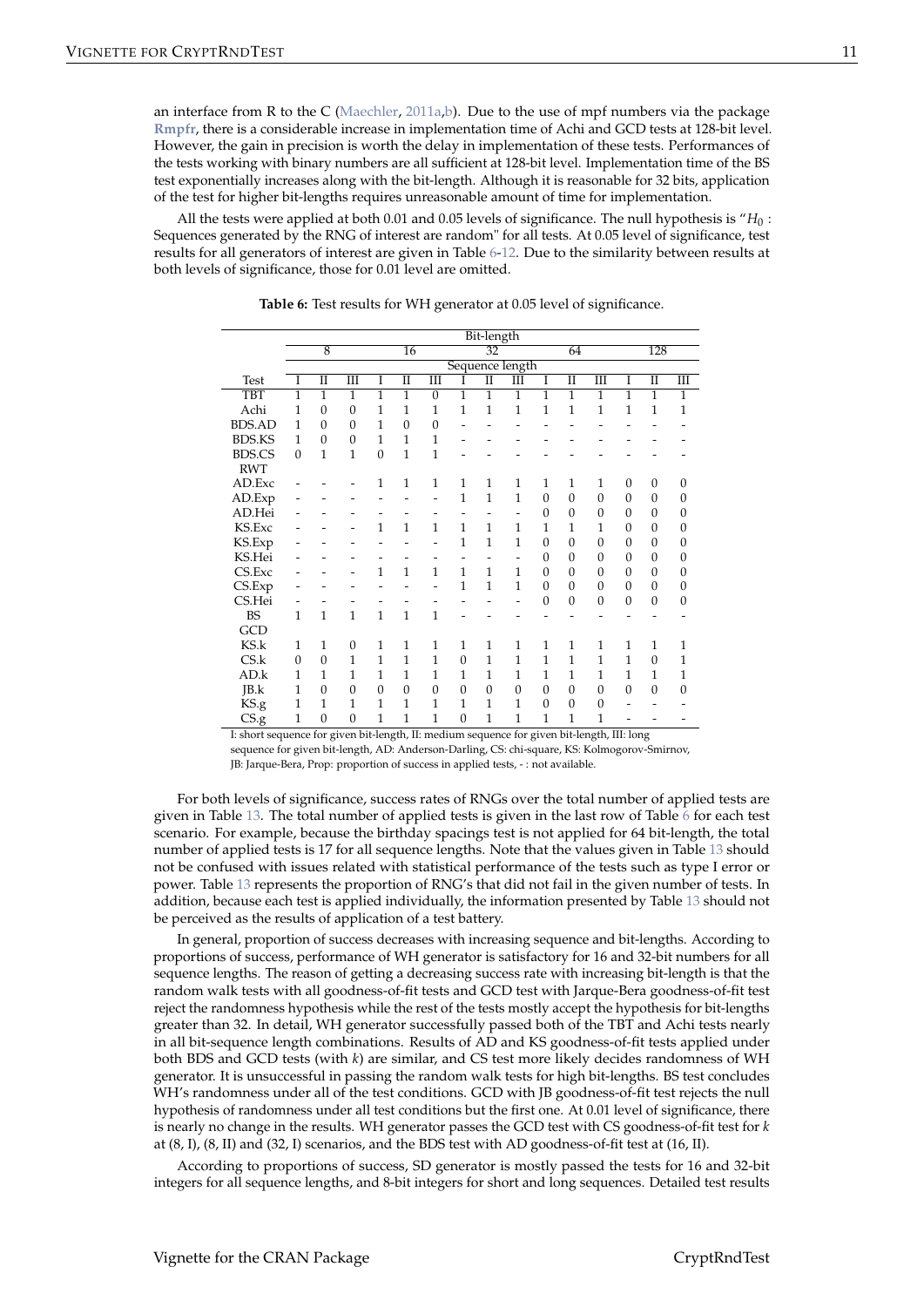|                                                |                |                                    |                      |                |                  |                |                | Bit-length           |                      |                  |                |                      |                  |                     |                      |
|------------------------------------------------|----------------|------------------------------------|----------------------|----------------|------------------|----------------|----------------|----------------------|----------------------|------------------|----------------|----------------------|------------------|---------------------|----------------------|
|                                                |                | $\overline{8}$                     |                      |                | $\overline{16}$  |                |                | $\overline{32}$      |                      |                  | 64             |                      |                  | 128                 |                      |
|                                                |                |                                    |                      |                |                  |                |                |                      | Sequence length      |                  |                |                      |                  |                     |                      |
| <b>Test</b>                                    | I              | $\overline{\rm{I\hspace{-.1em}I}}$ | $\overline{\rm III}$ | 1              | П                | Ш              |                | $\overline{\rm{II}}$ | $\overline{\rm III}$ | Ī                | Π              | $\overline{\rm III}$ | Ι                | $\overline{\rm II}$ | $\overline{\rm III}$ |
| <b>TBT</b>                                     | $\overline{1}$ | $\overline{1}$                     | $\overline{1}$       | $\overline{1}$ | $\overline{1}$   | $\overline{0}$ | $\overline{1}$ | $\overline{0}$       | $\overline{1}$       | $\overline{1}$   | $\overline{1}$ | 1                    | $\overline{1}$   | $\overline{1}$      | $\overline{1}$       |
| Achi                                           | 1              | $\overline{0}$                     | $\mathbf{0}$         | $\overline{1}$ | $\overline{1}$   | 1              | $\overline{1}$ | 1                    | $\mathbf 1$          | $\mathbf{1}$     | $\overline{1}$ | $\overline{1}$       | $\mathbf{1}$     | 1                   | $\mathbf{1}$         |
| <b>BDS.AD</b>                                  | 1              | $\overline{0}$                     | $\overline{0}$       | 1              | $\overline{1}$   | $\overline{1}$ |                |                      |                      |                  |                |                      |                  |                     |                      |
| <b>BDS.KS</b>                                  | 1              | $\overline{0}$                     | $\overline{0}$       | 1              | 1                | 1              |                |                      |                      |                  |                |                      |                  |                     |                      |
| <b>BDS.CS</b>                                  | $\mathbf{0}$   | $\overline{1}$                     | $\overline{1}$       | $\mathbf{0}$   | $\boldsymbol{0}$ | $\overline{0}$ |                |                      |                      |                  |                |                      |                  |                     |                      |
| <b>RWT</b>                                     |                |                                    |                      |                |                  |                |                |                      |                      |                  |                |                      |                  |                     |                      |
| AD.Exc                                         |                |                                    |                      | 1              | 1                | $\mathbf{1}$   | $\mathbf{1}$   | 1                    | $\mathbf{1}$         | $\mathbf{1}$     | $\mathbf{1}$   | 1                    | $\overline{0}$   | $\mathbf{0}$        | $\mathbf{0}$         |
| AD.Exp                                         |                |                                    |                      |                |                  |                | $\mathbf{1}$   | $\mathbf{1}$         | $\overline{1}$       | $\boldsymbol{0}$ | $\mathbf{0}$   | $\overline{0}$       | $\mathbf{0}$     | $\mathbf{0}$        | $\boldsymbol{0}$     |
| AD.Hei                                         |                |                                    |                      |                |                  |                |                |                      |                      | $\overline{0}$   | $\Omega$       | $\mathbf{0}$         | $\boldsymbol{0}$ | $\boldsymbol{0}$    | $\overline{0}$       |
| KS.Exc                                         |                |                                    |                      | $\mathbf{1}$   | $\overline{1}$   | $\mathbf{1}$   | $\mathbf{1}$   | 1                    | 1                    | 1                | 1              | 1                    | $\mathbf{0}$     | $\theta$            | $\overline{0}$       |
| KS.Exp                                         |                |                                    |                      |                |                  |                | $\mathbf{1}$   | $\mathbf{1}$         | 1                    | $\mathbf{0}$     | $\overline{0}$ | $\overline{0}$       | $\mathbf{0}$     | $\boldsymbol{0}$    | $\mathbf{0}$         |
| KS.Hei                                         |                |                                    |                      |                |                  |                |                |                      |                      | $\overline{0}$   | $\overline{0}$ | $\mathbf{0}$         | $\boldsymbol{0}$ | $\boldsymbol{0}$    | $\mathbf{0}$         |
| CS.Exc                                         |                |                                    |                      | $\mathbf{1}$   | $\overline{1}$   | $\mathbf{1}$   | $\overline{1}$ | 1                    | 1                    | $\boldsymbol{0}$ | $\overline{0}$ | $\theta$             | $\mathbf{0}$     | $\boldsymbol{0}$    | $\overline{0}$       |
|                                                |                |                                    |                      |                |                  |                | $\mathbf{1}$   | $\mathbf{1}$         | 1                    | $\boldsymbol{0}$ | $\overline{0}$ | $\mathbf{0}$         | $\boldsymbol{0}$ | $\boldsymbol{0}$    | $\mathbf{0}$         |
| CS.Hei                                         |                |                                    |                      |                |                  |                |                |                      |                      | $\mathbf{0}$     | $\overline{0}$ | $\overline{0}$       | $\mathbf{0}$     | $\mathbf{0}$        | $\mathbf{0}$         |
| <b>BS</b>                                      | 1              | $\mathbf{1}$                       | $\overline{1}$       | $\mathbf{1}$   | $\mathbf{1}$     | $\mathbf{1}$   |                |                      |                      |                  |                |                      |                  |                     |                      |
| GCD                                            |                |                                    |                      |                |                  |                |                |                      |                      |                  |                |                      |                  |                     |                      |
| KS.k                                           | $\mathbf{1}$   | $\mathbf{1}$                       | 1                    | $\mathbf{1}$   | 1                | $\mathbf{1}$   | $\mathbf{1}$   | $\boldsymbol{0}$     | $\mathbf{1}$         | $\mathbf{1}$     | $\mathbf{1}$   | $\mathbf{1}$         | $\mathbf{1}$     | $\mathbf{1}$        | $\mathbf{1}$         |
| CS.k                                           | 1              | 1                                  | $\overline{1}$       | $\mathbf{1}$   | $\overline{0}$   | 1              | 1              | 1                    | $\overline{0}$       | 1                | 1              | $\theta$             | $\overline{1}$   | $\mathbf{1}$        | $\overline{0}$       |
| AD.k                                           | 1              | $\overline{0}$                     | $\overline{1}$       | 1              | $\overline{1}$   | $\mathbf{1}$   | $\mathbf{1}$   | 1                    | 1                    | 1                | 1              | $\overline{0}$       | 1                | $\mathbf{1}$        | $\mathbf{1}$         |
| JB.k                                           | 1              | $\overline{0}$                     | 1                    | 1              | 1                | $\overline{0}$ | $\overline{0}$ | $\mathbf{0}$         | $\boldsymbol{0}$     | $\mathbf{0}$     | $\overline{0}$ | $\mathbf{0}$         | $\mathbf{0}$     | $\boldsymbol{0}$    | $\overline{0}$       |
|                                                | 1              | $\overline{1}$                     | 1                    | $\mathbf{1}$   | 1                | 1              | 1              | $\mathbf{1}$         | 1                    | $\overline{0}$   | $\overline{0}$ | $\mathbf{0}$         |                  |                     |                      |
|                                                | 1              | $\mathbf{1}$                       | $\mathbf{1}$         | $\mathbf{0}$   | $\mathbf 1$      | $\mathbf{1}$   | $\mathbf{0}$   | $\mathbf{1}$         | $\mathbf 1$          | $\mathbf{0}$     | 1              | 0                    |                  |                     |                      |
| CS.Exp<br>KS.g<br>$CS_{.}g$<br>$T = -1$ , $-1$ |                | c                                  | advance to the fire  |                | (1,<br>TT.       | $-11$          |                |                      | $\epsilon$ .         |                  | 1.36.1.        | (1,                  | TTT. 1.          |                     |                      |

**Table 7:** Test results for SD generator at 0.05 level of significance.

I: short sequence for given bit-length, II: medium sequence for given bit-length, III: long sequence for given bit-length, AD: Anderson-Darling, CS: chi-square, KS: Kolmogorov-Smirnov, JB: Jarque-Bera, Prop: proportion of success in applied tests, - : not available.

|               | Bit-length     |                |                  |                |                  |                      |              |                 |                 |                |                  |                      |                |                     |                         |
|---------------|----------------|----------------|------------------|----------------|------------------|----------------------|--------------|-----------------|-----------------|----------------|------------------|----------------------|----------------|---------------------|-------------------------|
|               |                | $\overline{8}$ |                  |                | $\overline{16}$  |                      |              | $\overline{32}$ |                 |                | 64               |                      |                | 128                 |                         |
|               |                |                |                  |                |                  |                      |              |                 | Sequence length |                |                  |                      |                |                     |                         |
| Test          | Ī              | Π              | Ш                | I              | П                | $\overline{\rm III}$ |              | Π               | Ш               | I              | Π                | $\overline{\rm III}$ | T              | $\overline{\rm II}$ | $\overline{\mathbf{H}}$ |
| <b>TBT</b>    | $\theta$       | $\mathbf{1}$   | 1                | $\overline{0}$ | $\overline{0}$   | $\overline{0}$       | 1            | $\mathbf{0}$    | 1               | 1              | 1                | 1                    | 1              | 1                   | $\overline{1}$          |
| Achi          | $\mathbf{1}$   | $\overline{0}$ | $\mathbf{0}$     | $\overline{1}$ | $\overline{1}$   | 1                    | $\mathbf{1}$ | 1               | 1               | $\mathbf{1}$   | $\mathbf{1}$     | 1                    | $\overline{1}$ | $\overline{1}$      | $\mathbf{1}$            |
| <b>BDS.AD</b> | 1              | $\overline{0}$ | $\overline{0}$   | 1              | $\boldsymbol{0}$ | 1                    |              |                 |                 |                |                  |                      |                |                     |                         |
| <b>BDS.KS</b> | 1              | $\overline{0}$ | $\boldsymbol{0}$ | 1              | 1                | 1                    |              |                 |                 |                |                  |                      |                |                     |                         |
| <b>BDS.CS</b> | $\Omega$       | 1              | $\overline{1}$   | $\overline{0}$ | $\overline{1}$   | $\overline{0}$       |              |                 |                 |                |                  |                      |                |                     |                         |
| <b>RWT</b>    |                |                |                  |                |                  |                      |              |                 |                 |                |                  |                      |                |                     |                         |
| AD.Exc        |                |                |                  | 1              | 1                | $\mathbf{1}$         | 1            | 1               | 1               | 1              | 1                | 1                    | $\mathbf{0}$   | $\theta$            | $\boldsymbol{0}$        |
| AD.Exp        |                |                |                  |                |                  |                      | $\mathbf{1}$ | 1               | $\overline{1}$  | $\mathbf{0}$   | $\mathbf{0}$     | $\overline{0}$       | $\theta$       | $\mathbf{0}$        | $\mathbf{0}$            |
| AD.Hei        |                |                |                  |                |                  |                      |              |                 | ۰               | $\overline{0}$ | $\theta$         | $\mathbf{0}$         | $\theta$       | $\theta$            | 0                       |
| KS.Exc        |                |                |                  | $\mathbf{1}$   | $\mathbf{1}$     | $\mathbf{1}$         | $\mathbf{1}$ | 1               | 1               | 1              | 1                | $\mathbf{1}$         | $\theta$       | $\mathbf{0}$        | $\mathbf{0}$            |
| KS.Exp        |                |                |                  |                |                  |                      | 1            | 1               | 1               | $\overline{0}$ | $\overline{0}$   | $\mathbf{0}$         | $\theta$       | $\mathbf{0}$        | 0                       |
| KS.Hei        |                |                |                  |                |                  |                      |              |                 |                 | $\mathbf{0}$   | $\boldsymbol{0}$ | $\mathbf{0}$         | $\theta$       | $\theta$            | 0                       |
| CS.Exc        |                |                | -                | $\mathbf{1}$   | 1                | $\mathbf{1}$         | 1            | 1               | 1               | $\mathbf{0}$   | $\theta$         | $\mathbf{0}$         | $\theta$       | $\mathbf{0}$        | $\boldsymbol{0}$        |
| CS.Exp        |                |                |                  |                |                  |                      | 1            | 1               | 1               | $\overline{0}$ | $\boldsymbol{0}$ | $\mathbf{0}$         | $\theta$       | $\mathbf{0}$        | $\boldsymbol{0}$        |
| CS.Hei        |                |                |                  |                |                  |                      |              |                 |                 | $\mathbf{0}$   | $\mathbf{0}$     | $\overline{0}$       | $\overline{0}$ | $\overline{0}$      | $\mathbf{0}$            |
| <b>BS</b>     | 1              | $\mathbf{1}$   | $\mathbf{1}$     | $\mathbf{1}$   | $\overline{1}$   | $\overline{1}$       |              |                 |                 |                |                  |                      |                |                     |                         |
| GCD           |                |                |                  |                |                  |                      |              |                 |                 |                |                  |                      |                |                     |                         |
| KS.k          | $\mathbf{1}$   | $\mathbf{1}$   | $\mathbf{0}$     | 1              | 1                | 1                    | 1            | 1               | 1               | 1              | 1                | 1                    | 1              | $\mathbf{1}$        | 1                       |
| CS.k          | $\overline{0}$ | 1              | $\overline{1}$   | 1              | $\overline{1}$   | $\overline{1}$       | $\mathbf{1}$ | $\overline{1}$  | $\overline{1}$  | $\overline{1}$ | $\mathbf{1}$     | 1                    | $\overline{1}$ | $\overline{1}$      | $\overline{1}$          |
| AD.k          | 1              | $\mathbf{0}$   | 1                | 1              | 1                | 1                    | 1            | 1               | 1               | 1              | 1                | 1                    | 1              | 1                   | 1                       |
| JB.k          | 1              | $\overline{0}$ | $\mathbf{0}$     | 1              | $\overline{0}$   | $\overline{0}$       | $\Omega$     | $\overline{0}$  | $\mathbf{0}$    | $\mathbf{0}$   | $\overline{0}$   | $\overline{0}$       | $\overline{0}$ | $\overline{0}$      | $\overline{0}$          |
| KS.g          | 1              | 1              | $\mathbf{1}$     | 1              | 1                | 1                    | $\mathbf{1}$ | 1               | 1               | $\mathbf{0}$   | $\boldsymbol{0}$ | $\theta$             |                |                     |                         |
| CS.g          | $\overline{0}$ | $\overline{0}$ | 1                | 1              | $\mathbf{1}$     | 1                    | 1            | 1               | 1               | $\mathbf{0}$   | $\mathbf{0}$     | 1                    |                |                     |                         |

**Table 8:** Test results for MT generator at 0.05 level of significance.

I: short sequence for given bit-length, II: medium sequence for given bit-length, III: long

sequence for given bit-length, AD: Anderson-Darling, CS: chi-square, KS: Kolmogorov-Smirnov,

JB: Jarque-Bera, Prop: proportion of success in applied tests, - : not available.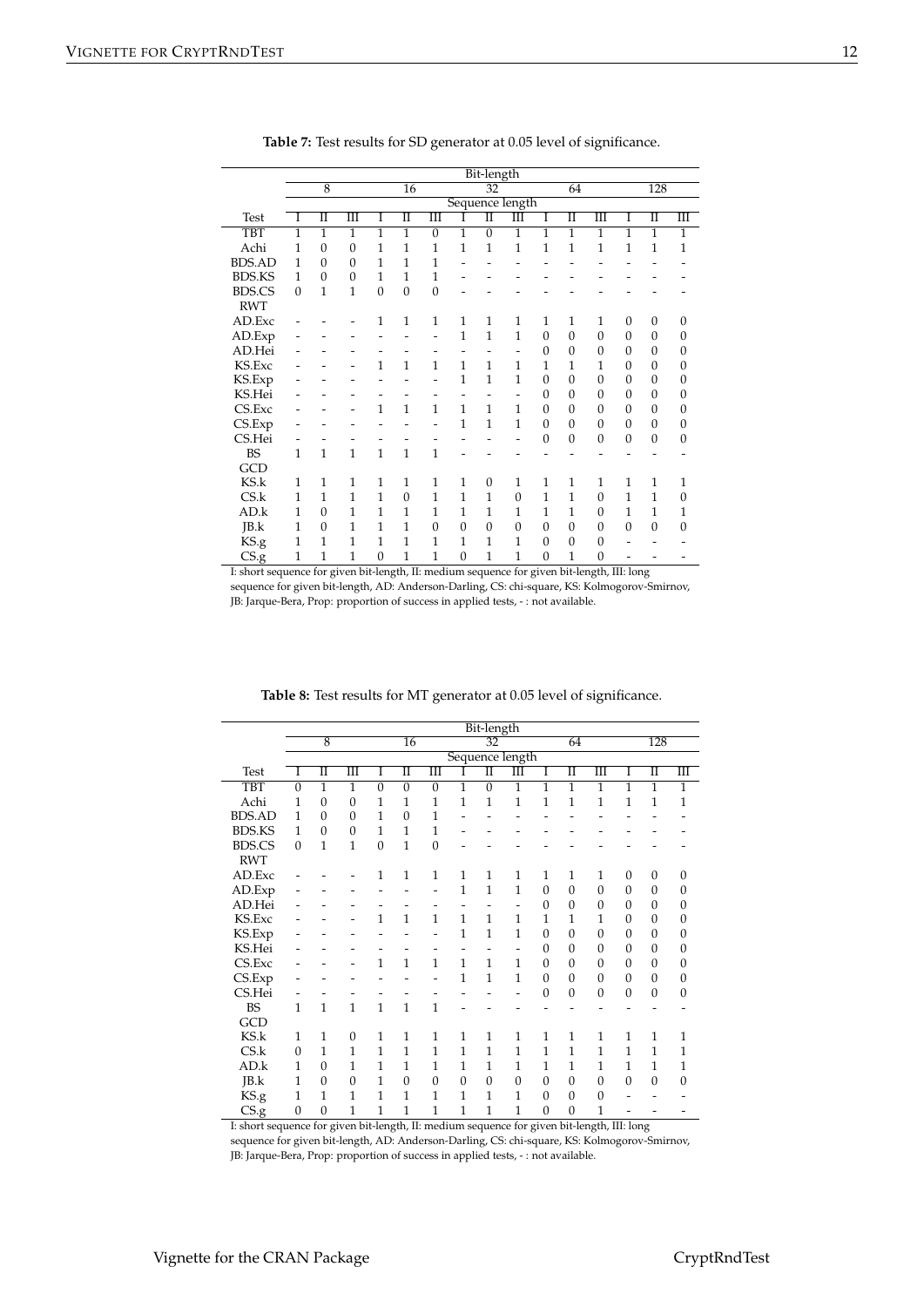|               |                |                                    |                         |                |                 |                |                | Bit-length           |                      |                  |                |                  |                  |                     |                      |
|---------------|----------------|------------------------------------|-------------------------|----------------|-----------------|----------------|----------------|----------------------|----------------------|------------------|----------------|------------------|------------------|---------------------|----------------------|
|               |                | $\overline{8}$                     |                         |                | $\overline{16}$ |                |                | $\overline{32}$      |                      |                  | 64             |                  |                  | 128                 |                      |
|               |                |                                    |                         |                |                 |                |                |                      | Sequence length      |                  |                |                  |                  |                     |                      |
| <b>Test</b>   | Ι              | $\overline{\rm{I\hspace{-.1em}I}}$ | $\overline{\mathbb{H}}$ | I              | П               | Ш              | I              | $\overline{\rm{II}}$ | $\overline{\rm III}$ | I                | Π              | Ш                | I                | $\overline{\rm II}$ | $\overline{\rm III}$ |
| <b>TBT</b>    | $\overline{1}$ | $\overline{1}$                     | $\overline{1}$          | $\overline{1}$ | $\overline{1}$  | $\overline{0}$ | $\overline{1}$ | $\overline{0}$       | $\overline{1}$       | $\overline{1}$   | $\overline{1}$ | 1                | $\overline{1}$   | $\overline{1}$      | $\overline{1}$       |
| Achi          | $\overline{1}$ | $\mathbf{0}$                       | $\mathbf{0}$            | $\overline{1}$ | $\overline{1}$  | 1              | $\mathbf{1}$   | $\mathbf 1$          | $\mathbf{1}$         | $\mathbf{1}$     | $\overline{1}$ | $\mathbf 1$      | $\mathbf{1}$     | $\mathbf{1}$        | $\mathbf{1}$         |
| <b>BDS.AD</b> | $\mathbf{1}$   | $\overline{0}$                     | $\mathbf{0}$            | $\mathbf{1}$   | $\overline{1}$  | $\overline{1}$ |                |                      |                      |                  |                |                  |                  |                     |                      |
| <b>BDS.KS</b> | 1              | $\overline{0}$                     | $\boldsymbol{0}$        | 1              | 1               | 1              |                |                      |                      |                  |                |                  |                  |                     |                      |
| <b>BDS.CS</b> | $\overline{0}$ | $\mathbf{1}$                       | $\overline{1}$          | $\mathbf{0}$   | $\mathbf{0}$    | $\mathbf{1}$   |                |                      |                      |                  |                |                  |                  |                     |                      |
| <b>RWT</b>    |                |                                    |                         |                |                 |                |                |                      |                      |                  |                |                  |                  |                     |                      |
| AD.Exc        |                |                                    |                         | 1              | $\mathbf{1}$    | $\mathbf{1}$   | $\mathbf{1}$   | 1                    | $\mathbf{1}$         | $\mathbf{1}$     | $\mathbf{1}$   | 1                | $\overline{0}$   | $\boldsymbol{0}$    | $\mathbf{0}$         |
| AD.Exp        |                |                                    |                         |                |                 |                | $\mathbf{1}$   | $\mathbf{1}$         | $\mathbf{1}$         | $\boldsymbol{0}$ | $\overline{0}$ | $\overline{0}$   | $\mathbf{0}$     | $\mathbf{0}$        | $\boldsymbol{0}$     |
| AD.Hei        |                |                                    |                         |                |                 |                |                |                      |                      | $\overline{0}$   | $\overline{0}$ | $\mathbf{0}$     | $\boldsymbol{0}$ | $\boldsymbol{0}$    | $\overline{0}$       |
| KS.Exc        |                |                                    |                         | $\mathbf{1}$   | $\overline{1}$  | $\mathbf{1}$   | $\mathbf{1}$   | 1                    | 1                    | 1                | 1              | 1                | $\mathbf{0}$     | $\theta$            | $\overline{0}$       |
| KS.Exp        |                |                                    |                         |                |                 |                | $\mathbf{1}$   | $\mathbf{1}$         | 1                    | $\mathbf{0}$     | $\overline{0}$ | $\mathbf{0}$     | $\boldsymbol{0}$ | $\boldsymbol{0}$    | $\mathbf{0}$         |
| KS.Hei        |                |                                    |                         |                |                 |                |                |                      |                      | $\overline{0}$   | $\overline{0}$ | $\mathbf{0}$     | $\overline{0}$   | $\mathbf{0}$        | $\boldsymbol{0}$     |
| CS.Exc        |                |                                    |                         | $\mathbf{1}$   | 1               | $\overline{1}$ | $\overline{1}$ | 1                    | 1                    | $\boldsymbol{0}$ | $\Omega$       | $\theta$         | $\mathbf{0}$     | $\boldsymbol{0}$    | $\boldsymbol{0}$     |
| CS.Exp        |                |                                    |                         |                |                 |                | $\mathbf{1}$   | $\overline{1}$       | 1                    | $\overline{0}$   | $\overline{0}$ | $\mathbf{0}$     | $\overline{0}$   | $\mathbf{0}$        | $\mathbf{0}$         |
| CS.Hei        |                |                                    |                         |                |                 |                |                |                      |                      | $\mathbf{0}$     | $\mathbf{0}$   | $\overline{0}$   | $\mathbf{0}$     | $\mathbf{0}$        | $\mathbf{0}$         |
| <b>BS</b>     | 1              | $\mathbf{1}$                       | $\mathbf{1}$            | $\overline{1}$ | $\overline{1}$  | $\mathbf{1}$   |                |                      |                      |                  |                |                  |                  |                     |                      |
| GCD           |                |                                    |                         |                |                 |                |                |                      |                      |                  |                |                  |                  |                     |                      |
| KS.k          | $\mathbf{1}$   | $\mathbf{1}$                       | 1                       | $\mathbf{1}$   | 1               | $\mathbf{1}$   | $\mathbf{1}$   | 1                    | $\mathbf{1}$         | $\mathbf{1}$     | $\mathbf{1}$   | $\mathbf{1}$     | $\mathbf{1}$     | $\mathbf{1}$        | $\mathbf{1}$         |
| CS.k          | 1              | 1                                  | $\overline{1}$          | $\overline{1}$ | $\overline{1}$  | $\mathbf{1}$   | $\overline{1}$ | $\overline{1}$       | $\overline{1}$       | 1                | 1              | $\overline{0}$   | $\overline{1}$   | 1                   | $\overline{0}$       |
| AD.k          | 1              | $\overline{0}$                     | 1                       | 1              | 1               | $\overline{0}$ | 1              | 1                    | 1                    | 1                | 1              | 1                | 1                | 1                   | $\mathbf{1}$         |
| JB.k          | 1              | $\overline{0}$                     | 1                       | $\mathbf{1}$   | $\overline{0}$  | 1              | $\mathbf{1}$   | $\overline{0}$       | $\overline{0}$       | $\overline{0}$   | $\overline{0}$ | $\overline{0}$   | $\mathbf{0}$     | $\mathbf{0}$        | $\mathbf{0}$         |
| KS.g          | 1              | $\mathbf{1}$                       | 1                       | $\mathbf{1}$   | 1               | 1              | 1              | $\mathbf{1}$         | 1                    | $\mathbf{0}$     | $\mathbf{0}$   | $\mathbf{0}$     |                  |                     |                      |
| CS.g          | 1              | $\mathbf{1}$                       | $\overline{1}$          | $\overline{0}$ | $\overline{1}$  | $\overline{1}$ | $\mathbf{1}$   | 1                    | $\mathbf 1$          | 1                | $\mathbf{0}$   | $\boldsymbol{0}$ |                  |                     |                      |

**Table 9:** Test results for MM generator at 0.05 level of significance.

I: short sequence for given bit-length, II: medium sequence for given bit-length, III: long sequence for given bit-length, AD: Anderson-Darling, CS: chi-square, KS: Kolmogorov-Smirnov, JB: Jarque-Bera, Prop: proportion of success in applied tests, - : not available.

|               | Bit-length     |                |                       |                |                     |                         |                |                 |                 |                |                     |                      |                  |                  |                      |
|---------------|----------------|----------------|-----------------------|----------------|---------------------|-------------------------|----------------|-----------------|-----------------|----------------|---------------------|----------------------|------------------|------------------|----------------------|
|               |                | $\overline{8}$ |                       |                | $\overline{16}$     |                         |                | $\overline{32}$ |                 |                | 64                  |                      |                  | 128              |                      |
|               |                |                |                       |                |                     |                         |                |                 | Sequence length |                |                     |                      |                  |                  |                      |
| Test          | Ī              | Π              | $\overline{\rm{III}}$ | Ī              | $\overline{\rm II}$ | $\overline{\mathbb{H}}$ | Ī              | Π               | Ш               | Ī              | $\overline{\rm II}$ | $\overline{\rm III}$ | Ī                | Π                | $\overline{\rm III}$ |
| <b>TBT</b>    | $\overline{1}$ | $\overline{1}$ | $\overline{1}$        | $\overline{1}$ | $\overline{1}$      | $\overline{0}$          | $\overline{1}$ | $\overline{1}$  | $\overline{1}$  | $\overline{1}$ | $\overline{1}$      | $\overline{1}$       | $\overline{1}$   | $\overline{1}$   | $\overline{1}$       |
| Achi          | 1              | $\overline{0}$ | $\mathbf{0}$          | 1              | $\overline{1}$      | $\mathbf{1}$            | $\overline{1}$ | $\mathbf{1}$    | $\mathbf 1$     | $\overline{1}$ | $\overline{1}$      | $\overline{1}$       | $\overline{1}$   | $\overline{1}$   | $\mathbf{1}$         |
| <b>BDS.AD</b> | 1              | $\overline{0}$ | $\overline{0}$        | 1              | $\overline{1}$      | $\overline{1}$          |                |                 |                 |                |                     |                      |                  |                  |                      |
| <b>BDS.KS</b> | 1              | $\overline{0}$ | $\mathbf{0}$          | 1              | 1                   | $\mathbf{1}$            |                |                 |                 |                |                     |                      |                  |                  |                      |
| <b>BDS.CS</b> | $\mathbf{1}$   | $\overline{1}$ | $\mathbf{1}$          | $\overline{0}$ | $\overline{0}$      | $\overline{0}$          |                |                 |                 |                |                     |                      |                  |                  |                      |
| <b>RWT</b>    |                |                |                       |                |                     |                         |                |                 |                 |                |                     |                      |                  |                  |                      |
| AD.Exc        |                |                |                       | $\mathbf{1}$   | $\mathbf{1}$        | 1                       | 1              | 1               | 1               | $\mathbf{1}$   | 1                   | 1                    | $\boldsymbol{0}$ | $\boldsymbol{0}$ | 0                    |
| AD.Exp        |                |                |                       |                |                     |                         | $\overline{1}$ | $\overline{1}$  | $\overline{1}$  | $\overline{0}$ | $\overline{0}$      | $\boldsymbol{0}$     | $\boldsymbol{0}$ | $\mathbf{0}$     | 0                    |
| AD.Hei        |                |                |                       |                |                     |                         |                |                 |                 | $\Omega$       | $\Omega$            | $\mathbf{0}$         | $\mathbf{0}$     | $\mathbf{0}$     | 0                    |
| KS.Exc        |                |                |                       | $\mathbf{1}$   | $\mathbf{1}$        | $\mathbf{1}$            | $\mathbf{1}$   | 1               | 1               | 1              | 1                   | 1                    | $\overline{0}$   | $\mathbf{0}$     | $\mathbf{0}$         |
| KS.Exp        |                |                |                       |                |                     |                         | 1              | $\overline{1}$  | 1               | $\overline{0}$ | $\Omega$            | $\mathbf{0}$         | $\boldsymbol{0}$ | $\mathbf{0}$     | 0                    |
| KS.Hei        |                |                |                       |                |                     |                         |                |                 |                 | $\Omega$       | $\Omega$            | $\mathbf{0}$         | $\boldsymbol{0}$ | $\mathbf{0}$     | 0                    |
| CS.Exc        |                |                | -                     | $\mathbf{1}$   | $\mathbf{1}$        | $\mathbf{1}$            | 1              | 1               | 1               | $\Omega$       | $\Omega$            | $\overline{0}$       | $\mathbf{0}$     | $\mathbf{0}$     | $\mathbf{0}$         |
| CS.Exp        |                |                |                       |                |                     |                         | $\mathbf{1}$   | $\mathbf{1}$    | 1               | $\overline{0}$ | $\Omega$            | $\mathbf{0}$         | $\theta$         | $\mathbf{0}$     | $\overline{0}$       |
| CS.Hei        |                |                |                       |                |                     |                         |                |                 |                 | $\overline{0}$ | $\theta$            | $\mathbf{0}$         | $\boldsymbol{0}$ | $\mathbf{0}$     | 0                    |
| <b>BS</b>     | 1              | $\mathbf{1}$   | $\mathbf{1}$          | $\mathbf{1}$   | $\overline{1}$      | $\mathbf{1}$            |                |                 |                 |                |                     |                      |                  |                  |                      |
| GCD           |                |                |                       |                |                     |                         |                |                 |                 |                |                     |                      |                  |                  |                      |
| KS.k          | 1              | 1              | $\overline{0}$        | $\mathbf{1}$   | $\mathbf{1}$        | 1                       | 1              | 1               | 1               | $\mathbf{1}$   | $\mathbf{1}$        | 1                    | 1                | 1                | 1                    |
| CS.k          | 1              | 1              | 1                     | 1              | $\mathbf{1}$        | $\mathbf{1}$            | $\overline{0}$ | 1               | 1               | 1              | $\overline{0}$      | 1                    | 1                | $\overline{0}$   | 1                    |
| AD.k          | 1              | 1              | 1                     | 1              | 1                   | $\Omega$                | 1              | $\mathbf{0}$    | 1               | 1              | 1                   | 1                    | 1                | 1                | 1                    |
| JB.k          | 1              | $\overline{0}$ | $\overline{0}$        | $\overline{0}$ | $\overline{0}$      | $\overline{0}$          | $\mathbf{1}$   | $\mathbf{0}$    | $\overline{0}$  | $\overline{0}$ | $\theta$            | $\overline{0}$       | $\overline{0}$   | $\mathbf{0}$     | $\overline{0}$       |
| KS.g          | 1              | 1              | 1                     | 1              | 1                   | 1                       | $\mathbf{1}$   | 1               | 1               | $\overline{0}$ | $\theta$            | $\boldsymbol{0}$     |                  |                  |                      |
| CS.g          | $\overline{0}$ | $\overline{1}$ | $\mathbf{1}$          | $\overline{1}$ | $\overline{1}$      | $\overline{1}$          | $\mathbf{1}$   | $\overline{1}$  | 1               | 1              | 1                   | $\overline{1}$       |                  |                  |                      |

**Table 10:** Test results for LE generator at 0.05 level of significance.

I: short sequence for given bit-length, II: medium sequence for given bit-length, III: long

sequence for given bit-length, AD: Anderson-Darling, CS: chi-square, KS: Kolmogorov-Smirnov,

JB: Jarque-Bera, Prop: proportion of success in applied tests, - : not available.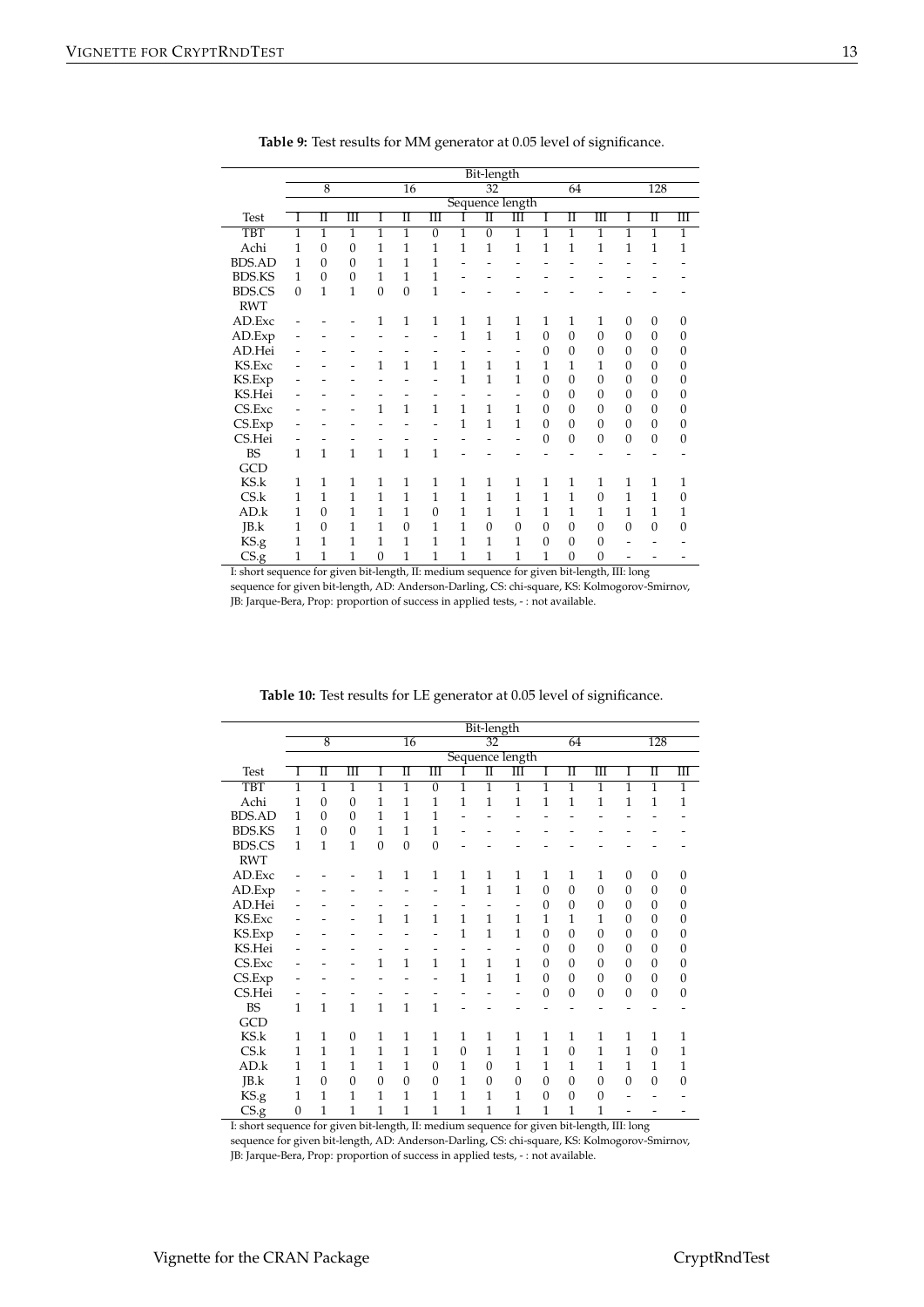|                                      |                |                                    |                      |                |                 |                |                | Bit-length           |                      |                  |                |                      |                  |                     |                      |
|--------------------------------------|----------------|------------------------------------|----------------------|----------------|-----------------|----------------|----------------|----------------------|----------------------|------------------|----------------|----------------------|------------------|---------------------|----------------------|
|                                      |                | $\overline{8}$                     |                      |                | $\overline{16}$ |                |                | $\overline{32}$      |                      |                  | 64             |                      |                  | 128                 |                      |
|                                      |                |                                    |                      |                |                 |                |                |                      | Sequence length      |                  |                |                      |                  |                     |                      |
| <b>Test</b>                          | I              | $\overline{\rm{I\hspace{-.1em}I}}$ | $\overline{\rm III}$ | 1              | П               | Ш              |                | $\overline{\rm{II}}$ | $\overline{\rm III}$ | Ī                | Π              | $\overline{\rm III}$ | Ι                | $\overline{\rm II}$ | $\overline{\rm III}$ |
| <b>TBT</b>                           | $\overline{1}$ | $\overline{1}$                     | $\overline{1}$       | $\overline{1}$ | $\overline{1}$  | $\overline{1}$ | $\overline{1}$ | $\overline{1}$       | $\overline{1}$       | $\overline{1}$   | $\overline{1}$ | 1                    | $\overline{1}$   | $\overline{1}$      | $\overline{1}$       |
| Achi                                 | 1              | $\overline{0}$                     | $\mathbf{0}$         | $\overline{1}$ | $\overline{1}$  | $\overline{1}$ | $\overline{1}$ | $\mathbf{1}$         | $\mathbf 1$          | $\mathbf{1}$     | $\overline{1}$ | $\mathbf{1}$         | $\mathbf{1}$     | 1                   | $\mathbf{1}$         |
| <b>BDS.AD</b>                        | 1              | $\overline{0}$                     | $\mathbf{0}$         | $\mathbf{1}$   | $\overline{1}$  | $\overline{1}$ |                |                      |                      |                  |                |                      |                  |                     |                      |
| <b>BDS.KS</b>                        | 1              | $\overline{0}$                     | $\overline{0}$       | 1              | 1               | 1              |                |                      |                      |                  |                |                      |                  |                     |                      |
| <b>BDS.CS</b>                        | $\overline{0}$ | $\mathbf{1}$                       | $\overline{1}$       | $\mathbf{0}$   | $\mathbf{0}$    | $\overline{0}$ |                |                      |                      |                  |                |                      |                  |                     |                      |
| <b>RWT</b>                           |                |                                    |                      |                |                 |                |                |                      |                      |                  |                |                      |                  |                     |                      |
| AD.Exc                               |                |                                    |                      | 1              | 1               | $\mathbf{1}$   | $\mathbf{1}$   | 1                    | $\mathbf{1}$         | $\mathbf{1}$     | $\mathbf{1}$   | 1                    | $\overline{0}$   | $\overline{0}$      | $\mathbf{0}$         |
| AD.Exp                               |                |                                    |                      |                |                 |                | $\mathbf{1}$   | $\mathbf{1}$         | $\overline{1}$       | $\boldsymbol{0}$ | $\overline{0}$ | $\overline{0}$       | $\mathbf{0}$     | $\mathbf{0}$        | $\boldsymbol{0}$     |
| AD.Hei                               |                |                                    |                      |                |                 |                |                |                      |                      | $\overline{0}$   | $\Omega$       | $\mathbf{0}$         | $\boldsymbol{0}$ | $\boldsymbol{0}$    | $\overline{0}$       |
| KS.Exc                               |                |                                    |                      | $\mathbf{1}$   | $\overline{1}$  | $\mathbf{1}$   | $\mathbf{1}$   | 1                    | 1                    | 1                | 1              | 1                    | $\mathbf{0}$     | $\theta$            | $\overline{0}$       |
| KS.Exp                               |                |                                    |                      |                |                 |                | $\mathbf{1}$   | $\mathbf{1}$         | $\overline{1}$       | $\mathbf{0}$     | $\overline{0}$ | $\overline{0}$       | $\mathbf{0}$     | $\boldsymbol{0}$    | $\mathbf{0}$         |
| KS.Hei                               |                |                                    |                      |                |                 |                |                |                      |                      | $\overline{0}$   | $\overline{0}$ | $\mathbf{0}$         | $\boldsymbol{0}$ | $\boldsymbol{0}$    | $\mathbf{0}$         |
| CS.Exc                               |                |                                    |                      | $\mathbf{1}$   | $\overline{1}$  | $\mathbf{1}$   | $\overline{1}$ | 1                    | 1                    | $\boldsymbol{0}$ | $\overline{0}$ | $\theta$             | $\mathbf{0}$     | $\boldsymbol{0}$    | $\overline{0}$       |
| CS.Exp                               |                |                                    |                      |                |                 |                | $\mathbf{1}$   | $\mathbf{1}$         | 1                    | $\boldsymbol{0}$ | $\overline{0}$ | $\mathbf{0}$         | $\boldsymbol{0}$ | $\boldsymbol{0}$    | $\mathbf{0}$         |
| CS.Hei                               |                |                                    |                      |                |                 |                |                |                      |                      | $\mathbf{0}$     | $\overline{0}$ | $\overline{0}$       | $\mathbf{0}$     | $\mathbf{0}$        | $\mathbf{0}$         |
| <b>BS</b>                            | $\overline{0}$ | $\overline{0}$                     | $\boldsymbol{0}$     | $\mathbf{1}$   | $\mathbf 1$     | $\mathbf{1}$   |                |                      |                      |                  |                |                      |                  |                     |                      |
| GCD                                  |                |                                    |                      |                |                 |                |                |                      |                      |                  |                |                      |                  |                     |                      |
| KS.k                                 | $\mathbf{1}$   | $\mathbf{1}$                       | $\boldsymbol{0}$     | $\mathbf{1}$   | 1               | $\mathbf{1}$   | $\mathbf{1}$   | $\mathbf{1}$         | $\boldsymbol{0}$     | $\mathbf{1}$     | $\mathbf{1}$   | $\mathbf{1}$         | $\mathbf{1}$     | $\mathbf{1}$        | $\mathbf{1}$         |
| CS.k                                 | 1              | 1                                  | $\overline{0}$       | $\overline{1}$ | $\overline{1}$  | 1              | 1              | 1                    | $\overline{0}$       | 1                | 1              | 1                    | $\overline{0}$   | 1                   | $\overline{1}$       |
| AD.k                                 | 1              | 1                                  | $\overline{1}$       | 1              | $\overline{1}$  | $\mathbf{1}$   | $\mathbf{1}$   | 1                    | 1                    | 1                | 1              | 1                    | 1                | $\mathbf{1}$        | $\mathbf{1}$         |
| JB.k                                 | 1              | $\overline{0}$                     | $\mathbf{0}$         | 1              | $\mathbf{0}$    | $\overline{0}$ | 1              | $\mathbf{0}$         | $\boldsymbol{0}$     | $\boldsymbol{0}$ | $\mathbf{0}$   | $\mathbf{0}$         | $\mathbf{0}$     | $\boldsymbol{0}$    | $\overline{0}$       |
|                                      | 1              | 1                                  | 1                    | $\mathbf{1}$   | $\overline{1}$  | 1              | 1              | $\mathbf{1}$         | 1                    | $\overline{0}$   | $\overline{0}$ | $\mathbf{0}$         |                  |                     |                      |
|                                      | 1              | $\mathbf{1}$                       | 1                    | $\mathbf{1}$   | $\mathbf 1$     | $\mathbf{1}$   | $\mathbf{1}$   | $\mathbf{1}$         | $\mathbf 1$          | 1                | $\overline{0}$ | 1                    |                  |                     |                      |
| KS.g<br>$CS_{.}g$<br>$T = -1$ , $-1$ |                | $\epsilon$                         | advance to the fire  |                | (1,<br>TT.      | 1:             |                |                      | $\epsilon$           |                  | 1.36.1.        | (1,                  | TTT. 1.          |                     |                      |

**Table 11:** Test results for KT02 generator at 0.05 level of significance.

I: short sequence for given bit-length, II: medium sequence for given bit-length, III: long sequence for given bit-length, AD: Anderson-Darling, CS: chi-square, KS: Kolmogorov-Smirnov, JB: Jarque-Bera, Prop: proportion of success in applied tests, - : not available.

<span id="page-13-0"></span>

|               |                                   |                |                |                |                  | Bit-length            |              |                 |                  |                |                |                         |                |                     |                         |  |
|---------------|-----------------------------------|----------------|----------------|----------------|------------------|-----------------------|--------------|-----------------|------------------|----------------|----------------|-------------------------|----------------|---------------------|-------------------------|--|
|               | $\overline{8}$<br>$\overline{16}$ |                |                |                |                  |                       |              | $\overline{32}$ |                  |                |                | 128<br>64               |                |                     |                         |  |
|               | Sequence length                   |                |                |                |                  |                       |              |                 |                  |                |                |                         |                |                     |                         |  |
| <b>Test</b>   | Ī                                 | Π              | Ш              | I              | Π                | $\overline{\rm{III}}$ | Ī            | π               | Ш                | I              | Π              | $\overline{\mathbf{m}}$ | T              | $\overline{\rm II}$ | $\overline{\mathbf{m}}$ |  |
| <b>TBT</b>    | $\overline{1}$                    | $\mathbf{1}$   | $\overline{1}$ | $\overline{1}$ | $\overline{1}$   | $\overline{0}$        | 1            | 1               | $\overline{1}$   | $\overline{1}$ | $\overline{1}$ | 1                       | 1              | $\overline{1}$      | $\overline{1}$          |  |
| Achi          | 1                                 | $\mathbf{0}$   | $\mathbf{0}$   | 1              | $\overline{1}$   | 1                     | 1            | 1               | 1                | $\mathbf{1}$   | 1              | 1                       | 1              | 1                   | $\mathbf{1}$            |  |
| <b>BDS.AD</b> | 1                                 | $\overline{0}$ | $\overline{0}$ | 1              | $\overline{1}$   | $\mathbf{1}$          |              |                 |                  |                |                |                         |                |                     |                         |  |
| <b>BDS.KS</b> | 1                                 | $\overline{0}$ | $\mathbf{0}$   | 1              | 1                | 1                     |              |                 |                  |                |                |                         |                |                     |                         |  |
| <b>BDS.CS</b> | $\Omega$                          | $\mathbf{1}$   | $\overline{1}$ | $\overline{0}$ | $\overline{1}$   | $\overline{1}$        |              |                 |                  |                |                |                         |                |                     |                         |  |
| <b>RWT</b>    |                                   |                |                |                |                  |                       |              |                 |                  |                |                |                         |                |                     |                         |  |
| AD.Exc        |                                   |                |                | 1              | 1                | 1                     | 1            | 1               | 1                | $\mathbf{1}$   | 1              | $\mathbf{1}$            | $\mathbf{0}$   | 0                   | $\mathbf{0}$            |  |
| AD.Exp        |                                   |                |                |                |                  |                       | 1            | 1               | 1                | $\mathbf{0}$   | $\mathbf{0}$   | $\overline{0}$          | $\mathbf{0}$   | $\overline{0}$      | $\mathbf{0}$            |  |
| AD.Hei        |                                   |                |                |                |                  |                       |              |                 | -                | $\mathbf{0}$   | $\mathbf{0}$   | $\mathbf{0}$            | $\Omega$       | $\mathbf{0}$        | 0                       |  |
| KS.Exc        |                                   |                |                | 1              | $\overline{1}$   | $\mathbf{1}$          | 1            | 1               | 1                | 1              | 1              | 1                       | $\Omega$       | $\overline{0}$      | 0                       |  |
| KS.Exp        |                                   |                |                |                |                  |                       | 1            | 1               | $\overline{1}$   | $\overline{0}$ | $\overline{0}$ | $\overline{0}$          | $\mathbf{0}$   | $\overline{0}$      | $\mathbf{0}$            |  |
| KS.Hei        |                                   |                |                |                |                  |                       |              |                 |                  | $\mathbf{0}$   | $\mathbf{0}$   | $\mathbf{0}$            | $\mathbf{0}$   | $\overline{0}$      | 0                       |  |
| CS.Exc        |                                   |                | -              | $\overline{1}$ | $\overline{1}$   | $\mathbf{1}$          | $\mathbf{1}$ | 1               | 1                | $\mathbf{0}$   | $\mathbf{0}$   | $\overline{0}$          | $\mathbf{0}$   | $\overline{0}$      | $\overline{0}$          |  |
| CS.Exp        |                                   |                |                |                |                  |                       | 1            | 1               | 1                | $\mathbf{0}$   | $\mathbf{0}$   | $\mathbf{0}$            | $\mathbf{0}$   | $\overline{0}$      | $\boldsymbol{0}$        |  |
| CS.Hei        |                                   |                |                |                |                  |                       |              |                 |                  | $\mathbf{0}$   | $\theta$       | $\mathbf{0}$            | $\mathbf{0}$   | $\overline{0}$      | $\boldsymbol{0}$        |  |
| <b>BS</b>     | 1                                 | 1              | $\mathbf{1}$   | $\overline{1}$ | $\overline{1}$   | $\mathbf{1}$          |              |                 |                  |                |                |                         |                |                     |                         |  |
| GCD           |                                   |                |                |                |                  |                       |              |                 |                  |                |                |                         |                |                     |                         |  |
| KS.k          | 1                                 | 1              | $\mathbf{0}$   | 1              | 1                | 1                     | 1            | 1               | 1                | 1              | 1              | 1                       | 1              | $\mathbf{0}$        | 1                       |  |
| CS.k          | 1                                 | $\mathbf{1}$   | $\overline{1}$ | $\overline{1}$ | $\boldsymbol{0}$ | 1                     | 1            | 1               | $\overline{1}$   | $\mathbf{0}$   | $\mathbf{1}$   | 1                       | $\overline{0}$ | $\mathbf{1}$        | $\mathbf{1}$            |  |
| AD.k          | 1                                 | 1              | $\mathbf{1}$   | 1              | 1                | 1                     | 1            | 1               | 1                | 1              | 1              | 1                       | 1              | $\overline{0}$      | 1                       |  |
| JB.k          | 1                                 | $\overline{0}$ | $\mathbf{0}$   | $\mathbf{0}$   | $\boldsymbol{0}$ | $\overline{0}$        | 1            | $\overline{0}$  | $\boldsymbol{0}$ | $\mathbf{0}$   | $\overline{0}$ | $\overline{0}$          | $\overline{0}$ | $\overline{0}$      | $\overline{0}$          |  |
| KS.g          | 1                                 | $\mathbf{1}$   | $\mathbf{1}$   | 1              | 1                | 1                     | 1            | 1               | 1                | $\mathbf{0}$   | $\mathbf{0}$   | $\mathbf{0}$            |                |                     |                         |  |
| CS.g          | 1                                 | $\overline{0}$ | 1              | $\mathbf{1}$   | $\boldsymbol{0}$ | 1                     | 1            | 1               | 1                | 1              | $\mathbf{0}$   | 1                       |                |                     |                         |  |

**Table 12:** Test results for KT generator at 0.05 level of significance.

I: short sequence for given bit-length, II: medium sequence for given bit-length, III: long

sequence for given bit-length, AD: Anderson-Darling, CS: chi-square, KS: Kolmogorov-Smirnov,

JB: Jarque-Bera, Prop: proportion of success in applied tests, - : not available.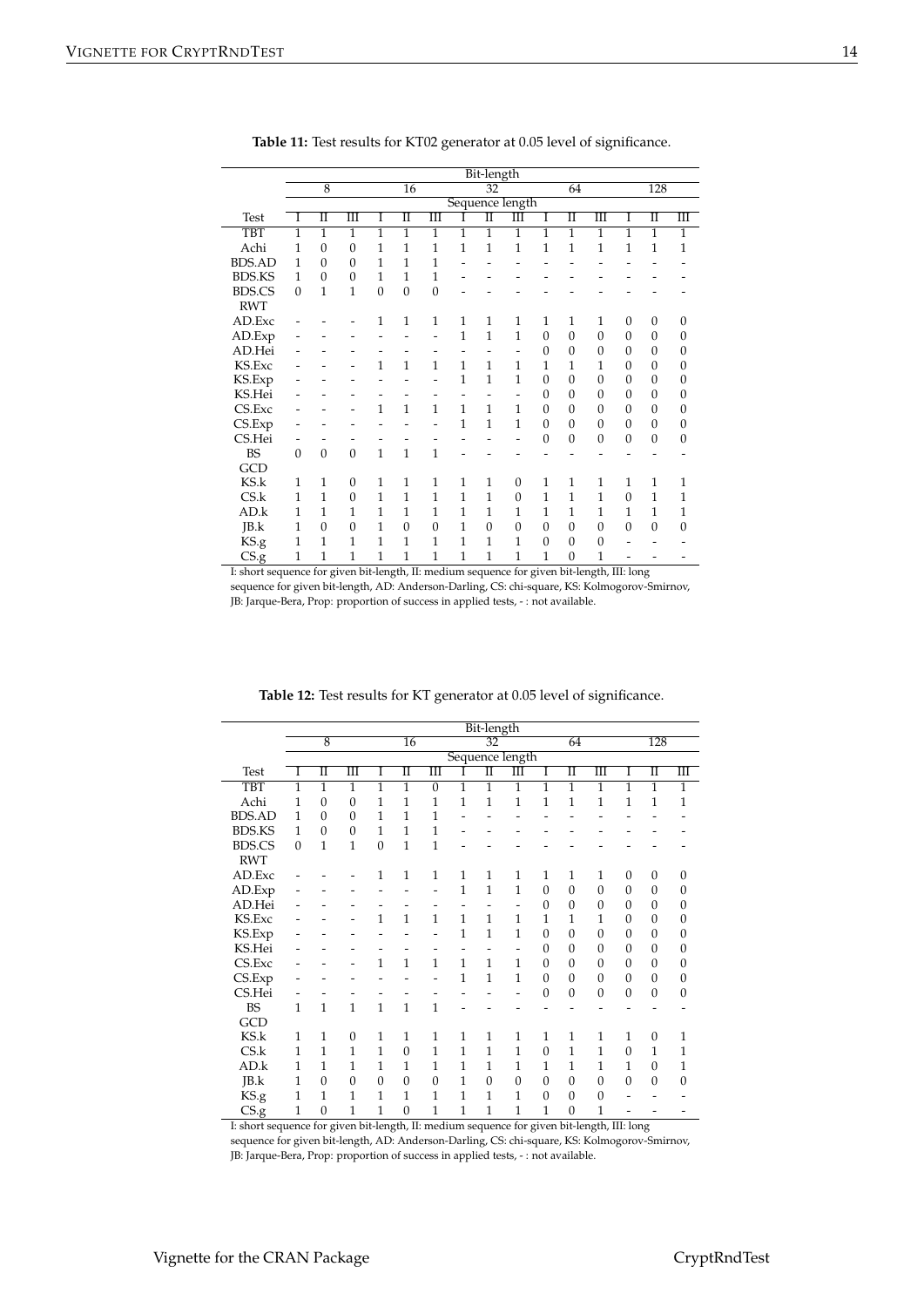<span id="page-14-0"></span>

|                 |           |      |      |                      |                 |      |      |      | Bit-length |      |      |      |      |      |                     |      |
|-----------------|-----------|------|------|----------------------|-----------------|------|------|------|------------|------|------|------|------|------|---------------------|------|
| Level           |           |      | 8    |                      |                 | 16   |      |      | 32         |      |      | 64   |      |      | 128                 |      |
| of              |           |      |      |                      | Sequence length |      |      |      |            |      |      |      |      |      |                     |      |
| Significance    | RNG       |      | П    | $\overline{\rm III}$ |                 | П    | Ш    |      | П          | Ш    |      | П    | Ш    |      | $\overline{\rm II}$ | Ш    |
| 0.01            | WH        | 0.92 | 0.58 | 0.50                 | 0.93            | 1.00 | 0.86 | 0.86 | 0.93       | 0.93 | 0.47 | 0.47 | 0.47 | 0.33 | 0.27                | 0.33 |
|                 | <b>SD</b> | 0.92 | 0.58 | 0.75                 | 0.93            | 0.93 | 0.93 | 0.93 | 0.93       | 0.93 | 0.41 | 0.47 | 0.35 | 0.33 | 0.33                | 0.27 |
|                 | MT        | 0.92 | 0.58 | 0.58                 | 1.00            | 1.00 | 0.93 | 0.93 | 0.93       | 0.93 | 0.47 | 0.41 | 0.47 | 0.33 | 0.33                | 0.33 |
|                 | МM        | 0.92 | 0.58 | 0.75                 | 0.93            | 0.93 | 1.00 | 1.00 | 0.93       | 0.93 | 0.47 | 0.41 | 0.35 | 0.33 | 0.33                | 0.27 |
|                 | LE        | 0.92 | 0.67 | 0.58                 | 0.93            | 0.93 | 0.79 | 1.00 | 0.93       | 0.93 | 0.47 | 0.47 | 0.47 | 0.33 | 0.27                | 0.33 |
|                 | KT        | 0.92 | 0.67 | 0.58                 | 0.93            | 0.93 | 0.93 | 1.00 | 0.93       | 0.93 | 0.41 | 0.47 | 0.47 | 0.27 | 0.33                | 0.33 |
|                 | KT02      | 0.92 | 0.67 | 0.58                 | 1.00            | 0.93 | 1.00 | 1.00 | 0.93       | 0.86 | 0.47 | 0.41 | 0.47 | 0.27 | 0.33                | 0.33 |
| 0.05            | WH        | 0.83 | 0.50 | 0.50                 | 0.93            | 0.93 | 0.86 | 0.79 | 0.93       | 0.93 | 0.47 | 0.47 | 0.47 | 0.33 | 0.27                | 0.33 |
|                 | <b>SD</b> | 0.92 | 0.58 | 0.75                 | 0.93            | 0.93 | 0.86 | 0.86 | 0.79       | 0.86 | 0.41 | 0.47 | 0.29 | 0.33 | 0.33                | 0.27 |
|                 | MT        | 0.67 | 0.50 | 0.58                 | 0.93            | 0.86 | 0.86 | 0.93 | 0.86       | 0.93 | 0.41 | 0.41 | 0.47 | 0.33 | 0.33                | 0.33 |
|                 | МM        | 0.92 | 0.58 | 0.75                 | 0.93            | 0.93 | 0.93 | 1.00 | 0.86       | 0.93 | 0.47 | 0.41 | 0.35 | 0.33 | 0.33                | 0.27 |
|                 | LE        | 0.92 | 0.67 | 0.58                 | 0.93            | 0.93 | 0.79 | 0.93 | 0.86       | 0.93 | 0.47 | 0.41 | 0.47 | 0.33 | 0.27                | 0.33 |
|                 | KT        | 0.92 | 0.58 | 0.58                 | 0.93            | 0.86 | 0.93 | 1.00 | 0.93       | 0.93 | 0.41 | 0.41 | 0.47 | 0.27 | 0.20                | 0.33 |
|                 | KT02      | 0.83 | 0.58 | 0.42                 | 1.00            | 0.93 | 0.93 | 1.00 | 0.93       | 0.79 | 0.47 | 0.41 | 0.47 | 0.27 | 0.33                | 0.33 |
| Number of tests |           | 12   | 12   | 12                   | 15              | 15   | 15   | 15   | 15         | 15   | 17   | 17   | 17   | 15   | 15                  | 15   |

**Table 13:** Success rates for RNG over the tests applied by CryptRndTest.

for SD generator at 0.05 level of significance are similar to that of WH generator for TBT, Achi, BDS, RWT, and BS tests. It is better in GCD test with JB goodness-of-fit test for *k*. At 0.01 level of significance, CS goodness-of-fit test applied with GCD test cannot reject the null hypothesis for 4 scenarios.

Reaction of the tests for MT, MM, and LE generators is similar to that of WH generator. According to proportions of success, success rates of MT generator is satisfactory for 16 and 32-bit numbers for all sequence lengths; and that of MM generator is very satisfactory for 16 and 32-bit numbers for all sequence lengths, and 8-bit numbers for short and long sequence lengths. Success proportions of LE, KT, and KT02 generators are high for 16 and 32-bit numbers for all sequence lengths, and 8-bit numbers for short sequences. BS test rejects randomness of KT02 generator for 8-bit numbers for all sequence lengths at 0.05 level of significance. However, it cannot reject the null hypothesis for 8-bit numbers for all sequence lengths for  $\alpha = 0.01$ .

For 64-bit numbers, only random walk excursion test with AD and KS goodness-of-fit tests cannot reject the null hypothesis for all RNG's. None of the random walk tests decided randomness of RNG's for 128-bit numbers. RNG's passed TBT, Achi, and GCD for *k* with AD, KS, and CS goodness-of-fit tests for almost all sequence lengths. This situation decreases the proportion of success for 64 and 128-bit numbers. This result would be due to the conservativeness of random walk height, random walk expansion tests, and GCD test with Jarque-Bera goodness-of-fit test for higher bit lengths.

## **Summary**

Statistical analysis of randomness of a cryptographic random number generator is a critical and necessary task to make use of the generator in cryptographic applications. Many cryptographic randomness tests are available for this task including recently proposed ones. Although there are several alternatives, chi-square test is frequently employed within these cryptographic randomness tests as a goodness-of-fit test. In this regard, this article describes the package **[CryptRndTest](http://CRAN.R-project.org/package=CryptRndTest)** that conducts frequently used and newly proposed 8 cryptographic randomness tests along with Anderson-Darling, Kolmogorov-Smirnov, chi-square, and Jarque-Bera goodness-of-fit tests. Totally, **[CryptRndTest](http://CRAN.R-project.org/package=CryptRndTest)** runs 21 tests. It also provides auxiliary functions for the calculation of greatest common divisor, sequence of partial quotients resulting from the greatest common divisor operation, the base conversion from 2 to 10 and vice versa, and the Stirling numbers of the second kind. All of these auxiliary functions also work with long integers by the use of multi-precision floating point numbers.

In addition to the description of **[CryptRndTest](http://CRAN.R-project.org/package=CryptRndTest)**, random number generators available in R are tested by 21 cryptographic randomness tests of **[CryptRndTest](http://CRAN.R-project.org/package=CryptRndTest)** under various combinations of sequence and bit-lengths. Implementation performance of **[CryptRndTest](http://CRAN.R-project.org/package=CryptRndTest)** is also revealed by the numerical application.

The limitations of the package is mostly related to the memory and CPU capacities of the computer used to run functions of **[CryptRndTest](http://CRAN.R-project.org/package=CryptRndTest)**. Because, increasing bit-length considerably decreases the implementation speed of tests working over integers, this can also be seen as a limitation for high bit-lengths.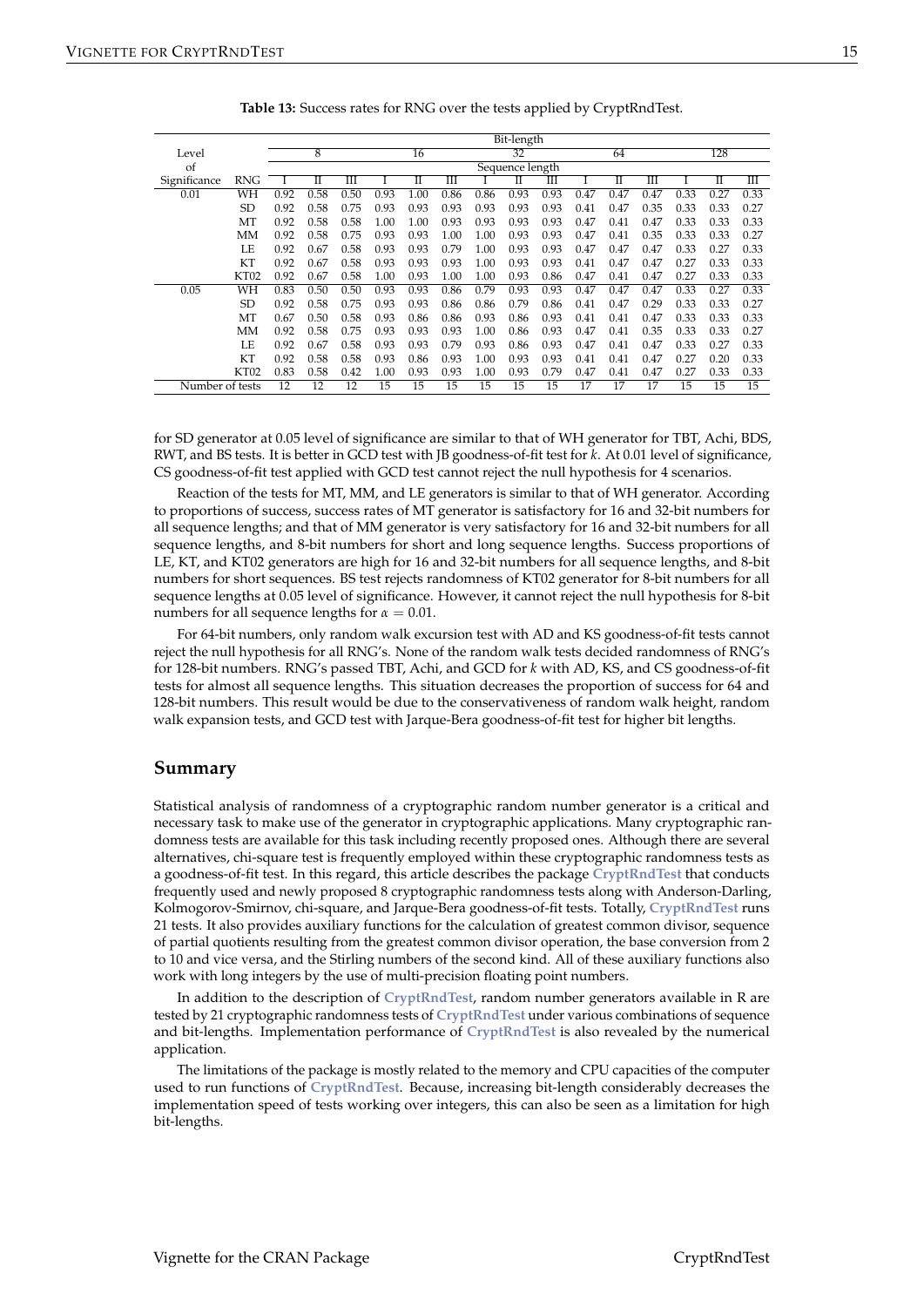## **Acknowledgements**

This work is fully supported by The Scientific and Technological Research Council of Turkey (TUBITAK) under Grant No. 114F249 of ARDEB-3001 programme.

# **Bibliography**

- <span id="page-15-12"></span>P. Alcover, A. Guillamon, and M. Ruiz. A new randomness test for bit sequences. *Informatica*, 24: 339–356, 2013. [[p2,](#page-1-0) [7,](#page-6-0) [8\]](#page-7-0)
- <span id="page-15-16"></span>W. Bleick and P. Wang. Asymptotics of stirling numbers of the second kind. *Proceedings of the American Mathematical Society*, 42:575–580, 1974. [[p8\]](#page-7-0)
- <span id="page-15-7"></span>R. Brown, D. Eddelbuettel, and D. Bauer. Dieharder: A random number test suite (version 3.31.1). URL: http://www.phy.duke.edu/ rgb/General/dieharder.php, 2014. [Online; accessed 25-February-2014]. [[p1\]](#page-0-0)
- <span id="page-15-2"></span>H. Demirhan and N. Bitirim. Statistical testing of cryptographic randomness. *Journal of Statisticians: Statistics and Actuarial Sciences*, Submitted, 2015a. [[p1\]](#page-0-0)
- <span id="page-15-13"></span>H. Demirhan and N. Bitirim. Cryptrndtest: An r package for testing the cryptographic randomness. *The R Journal*, Submitted, 2015b. [[p2\]](#page-1-0)
- <span id="page-15-11"></span>A. Doganaksoy, C. Calik, F. Sulak, and M. Turan. New randomness tests using random walk. In *Proceedings of National Cryptology Symposium II*, Turkey, 2006. [[p2,](#page-1-0) [6,](#page-5-0) [7\]](#page-6-0)
- <span id="page-15-14"></span>S. Doroshenko and B. Ryabko. The experimental distinguishing attack on rc4. Cryptology ePrint Archive, Report 2006/070, 2006. <http://eprint.iacr.org/>. [[p5\]](#page-4-0)
- <span id="page-15-15"></span>S. Doroshenko, A. Fionov, A. Lubkin, V. Monarev, and B. Ryabko. On zk-crypt, book stack, and statistical tests. Cryptology ePrint Archive, Report 2006/196, 2006. <http://eprint.iacr.org/>. [[p5\]](#page-4-0)
- <span id="page-15-8"></span>D. Eddelbuettel and R. Brown. Rdieharder: An r interface to the dieharder suite of random number generator tests. [http://cran.r-project.org/web/packages/RDieHarder/vignettes/RDieHarder.](http://cran.r-project.org/web/packages/RDieHarder/vignettes/RDieHarder.pdf) [pdf](http://cran.r-project.org/web/packages/RDieHarder/vignettes/RDieHarder.pdf), 2014. [Online; accessed 16-June-2015]. [[p2\]](#page-1-0)
- <span id="page-15-10"></span>J. Hernandez, J. Sierra, and A. Seznec. The sac test: a new randomness test, with some applications to prng analysis. *In:Proceedings of the International Conference Computational Science and Its Applications*, pages 960–967, 2004. [[p2\]](#page-1-0)
- <span id="page-15-5"></span>D. Knuth. *The Art of Computer Programming, Volume 2 / Seminumerical Algorithms*. Addison-Wesley, Reading, Massachusetts, 1 edition, 1969. [[p1\]](#page-0-0)
- <span id="page-15-4"></span>D. Knuth. *The Art of Computer Programming, Volume 2 / Seminumerical Algorithms*. Addison-Wesley, Reading, Massachusetts, 2 edition, 1981. [[p1\]](#page-0-0)
- <span id="page-15-3"></span>D. Knuth. *The Art of Computer Programming, Volume 2 / Seminumerical Algorithms*. Addison-Wesley, Reading, Massachusetts, 3 edition, 1998. [[p1\]](#page-0-0)
- <span id="page-15-0"></span>P. L'Ecuyer and P. Hellekalek. Random number generators: Selection criteria and testing. *Random and Quasi-Random Point Sets Lecture Notes in Statistics*, 138:223–265, 1998. [[p1\]](#page-0-0)
- <span id="page-15-1"></span>P. L'Ecuyer and R. Simard. Testu01: A c library for empirical testing of random number generators. *ACM Transactions on Mathematical Software*, 33:Article 22, 2007. [[p1,](#page-0-0) [2\]](#page-1-0)
- <span id="page-15-9"></span>P. L'Ecuyer and R. Simard. Testu01: A c library for empirical testing of random number generators - user's guide, compact version. [http://www.iro.umontreal.ca/~simardr/testu01/](http://www.iro.umontreal.ca/~simardr/testu01/guideshorttestu01.pdf) [guideshorttestu01.pdf](http://www.iro.umontreal.ca/~simardr/testu01/guideshorttestu01.pdf), 2014. [Online; accessed 24-February-2014]. [[p2\]](#page-1-0)
- <span id="page-15-17"></span>M. Maechler. Arbitrarily accurate computation with r: Package ?rmpfr?, 2011a. [Online; accessed 18-December-2015]. [[p11\]](#page-10-1)
- <span id="page-15-18"></span>M. Maechler. Rmpfr: R mpfr - multiple precision floating-point reliable. r package version 0.4- 2. <https://cran.r-project.org/web/packages/Rcpp/Rcpp.pdf>, 2011b. [Online; accessed 18- December-2015]. [[p11\]](#page-10-1)
- <span id="page-15-6"></span>G. Marsaglia. Diehard: A battery of tests of randomness. <http://stat.fsu.edu/~geo/diehard.html>, 1996. [Online; accessed 25-February-2014]. [[p1\]](#page-0-0)